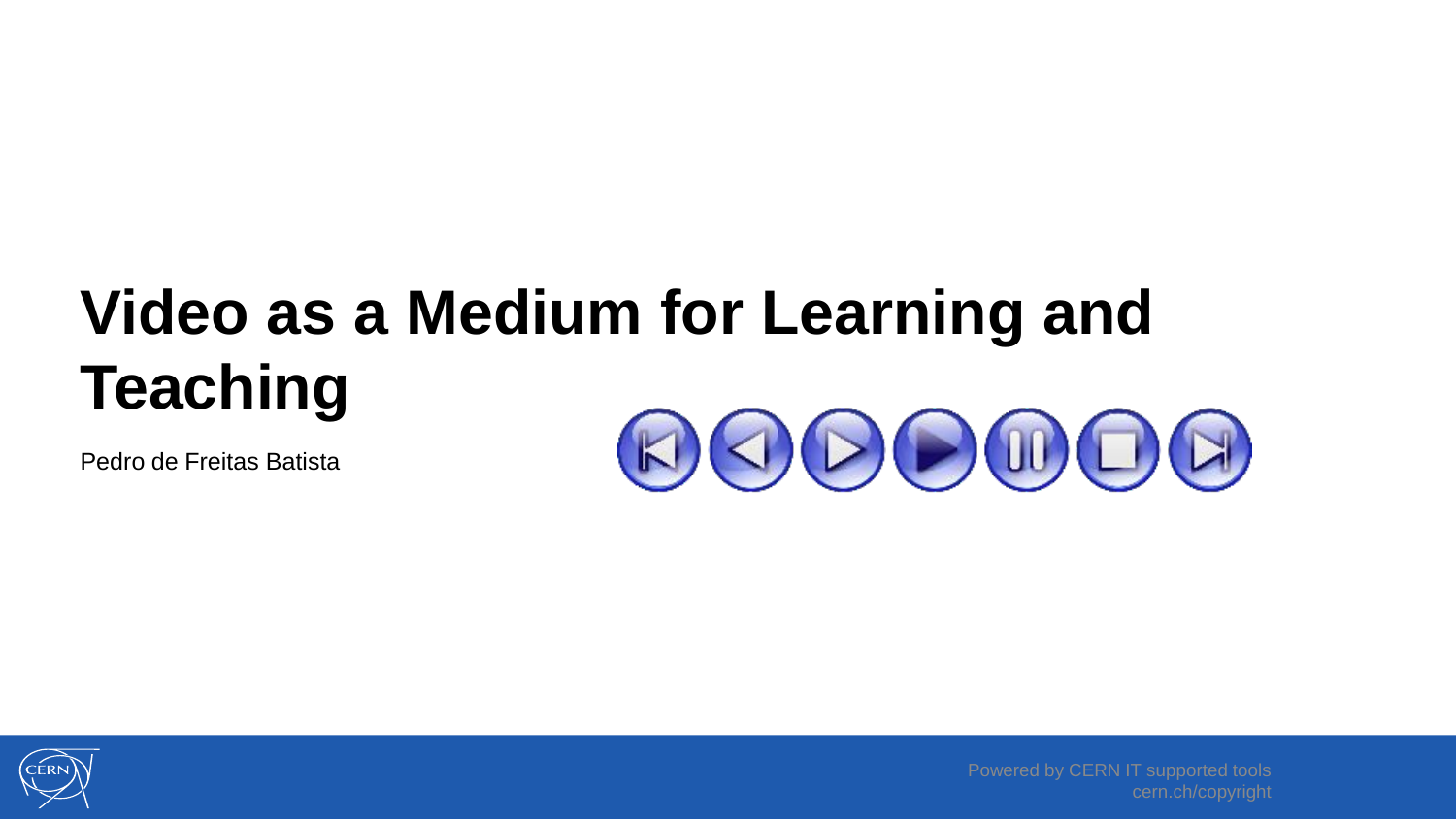#### Today there's a keen interest in videos







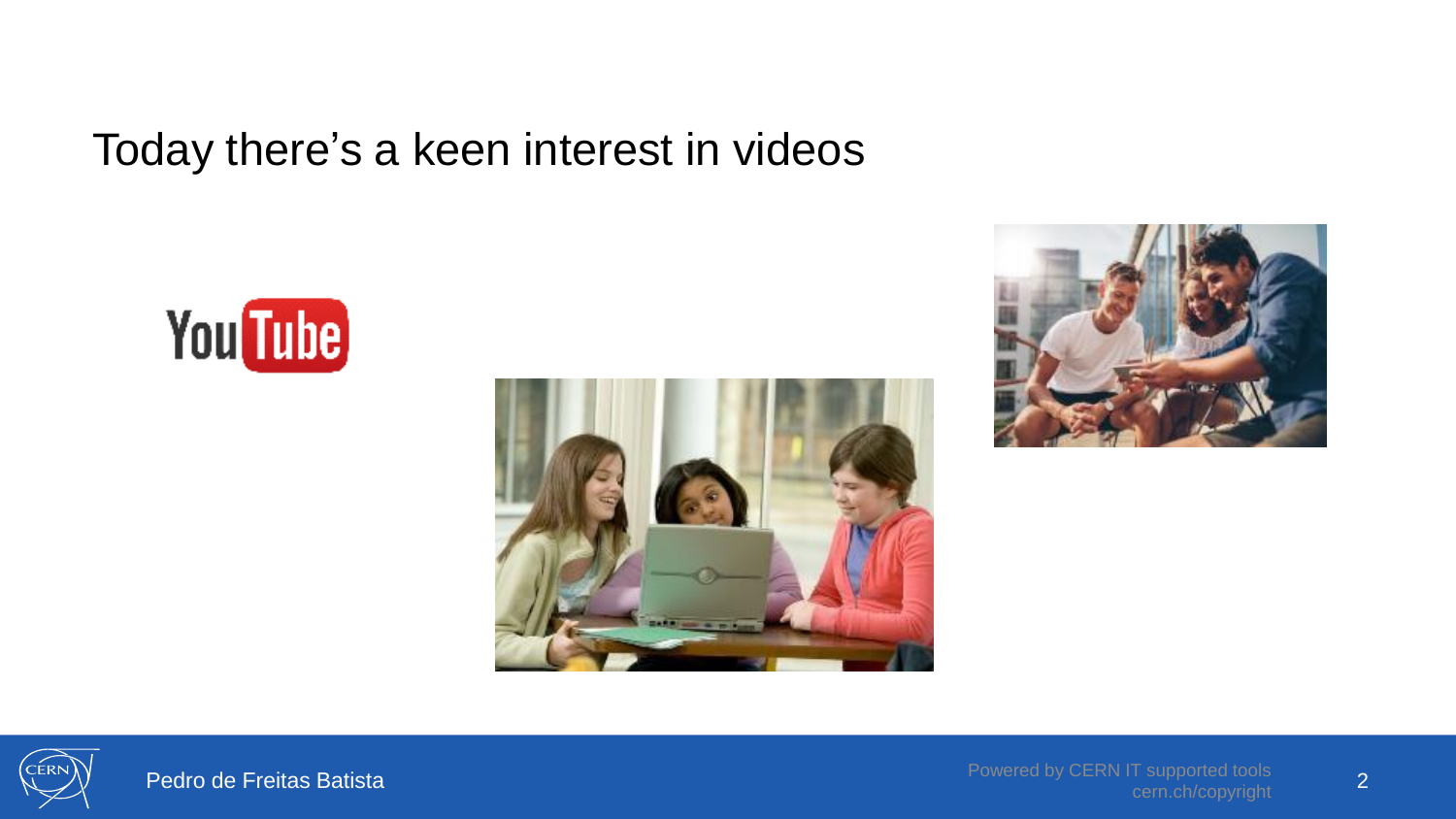

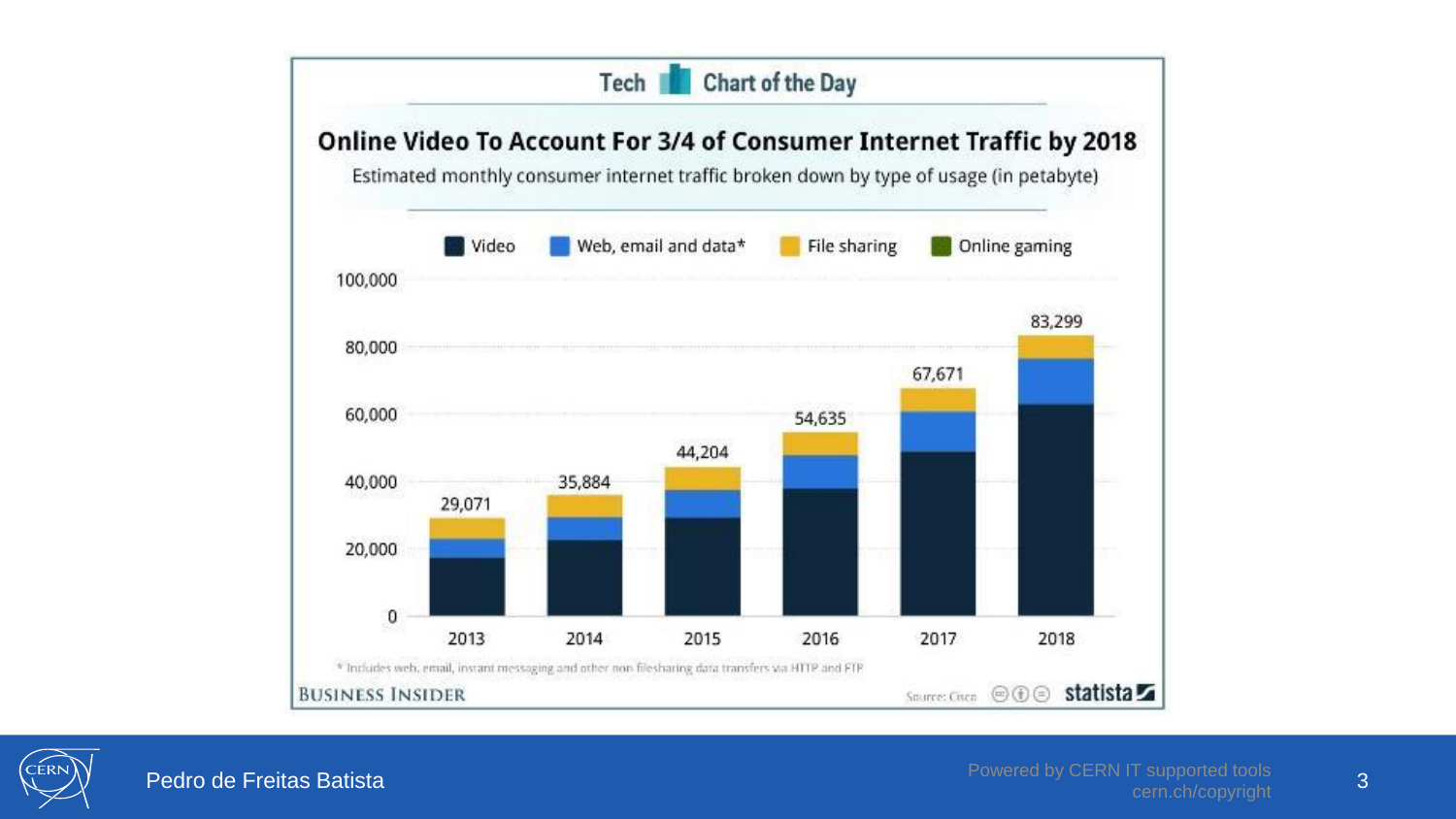#### …in the Education field too

- MOOCs
- Education channels



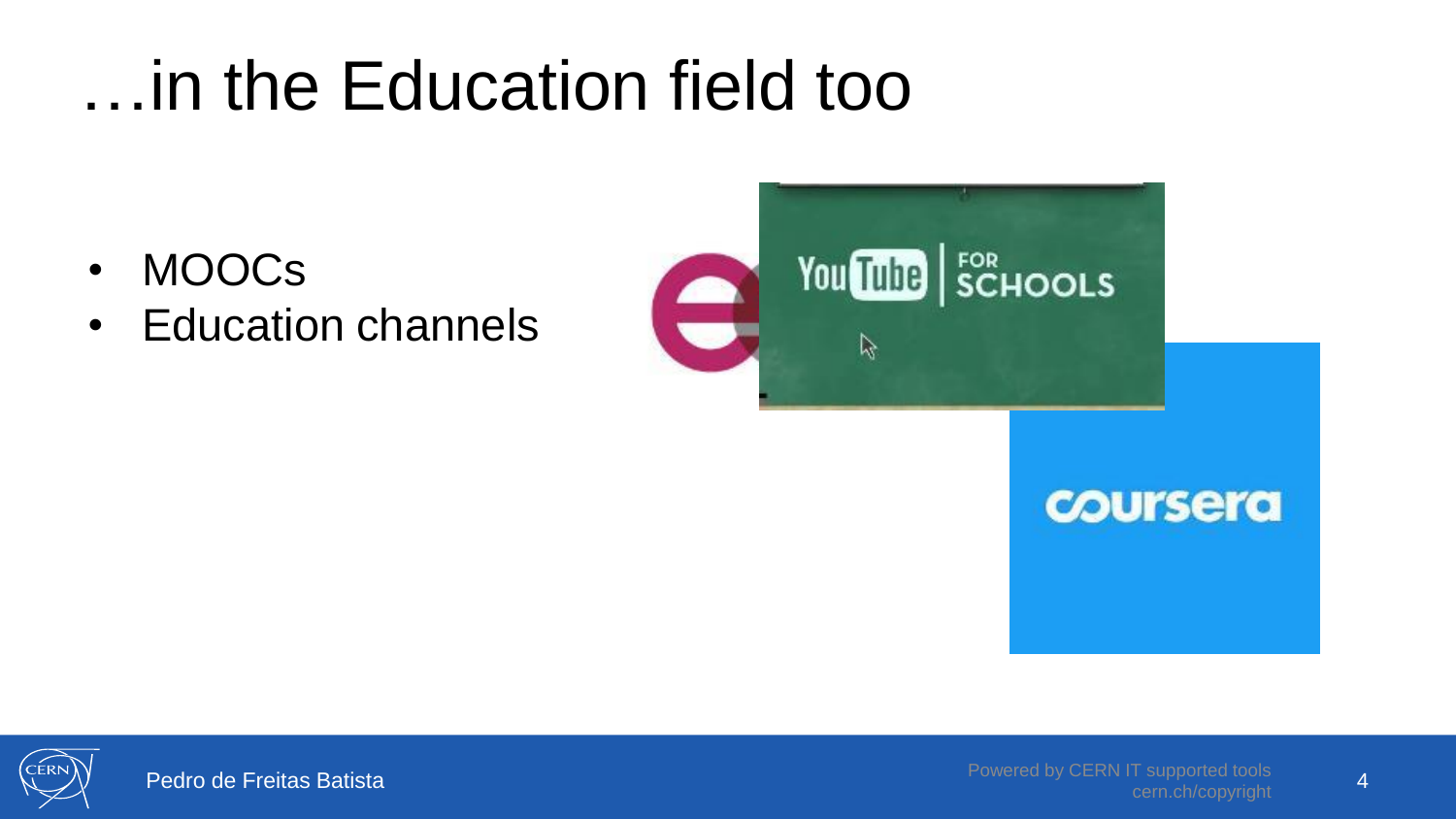#### CrashCourse example - Vision



[https://www.youtube.com/watch?v=o0DYP-u1rNM&list=PL8dPuuaLjXtOAKed\\_MxxWBNaPno5h3Zs8&index=18](https://www.youtube.com/watch?v=o0DYP-u1rNM&list=PL8dPuuaLjXtOAKed_MxxWBNaPno5h3Zs8&index=18)

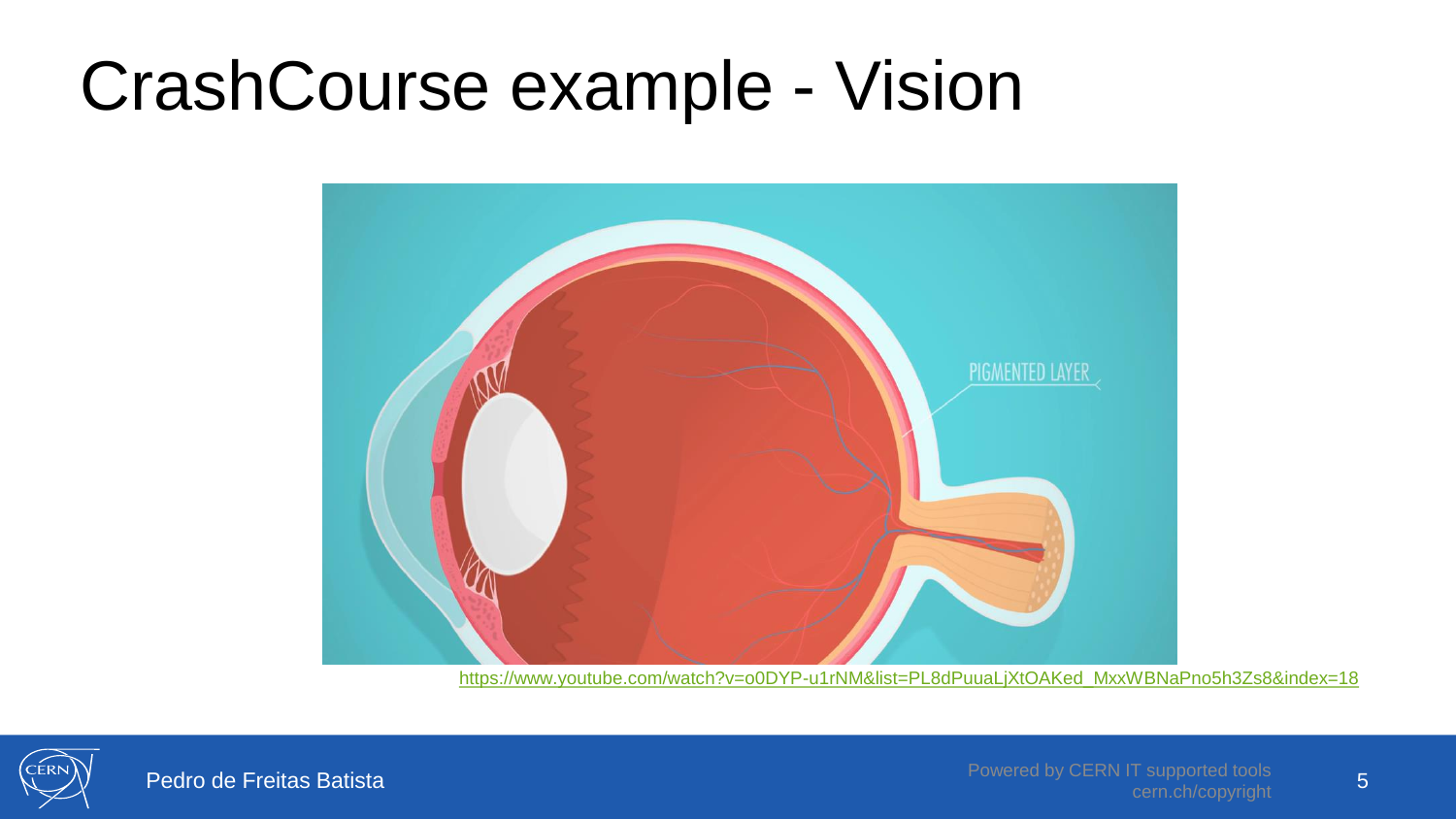#### …in the Education field too

- MOOCs
- Education channels
- Tutorials
- Khan Academy



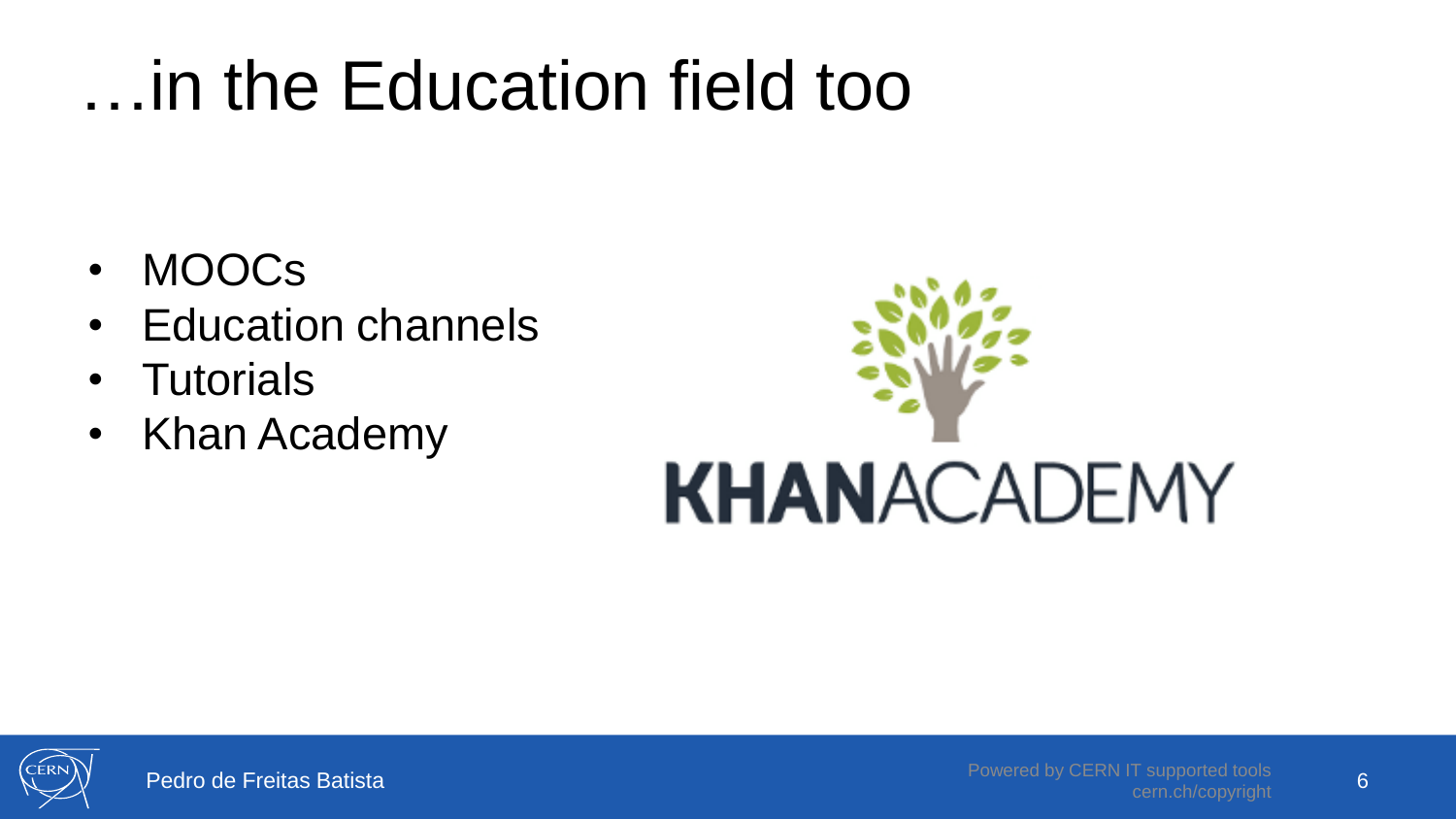#### Video Use Cases



All K12 Higher Ed

#### Kaltura, 2015



Cern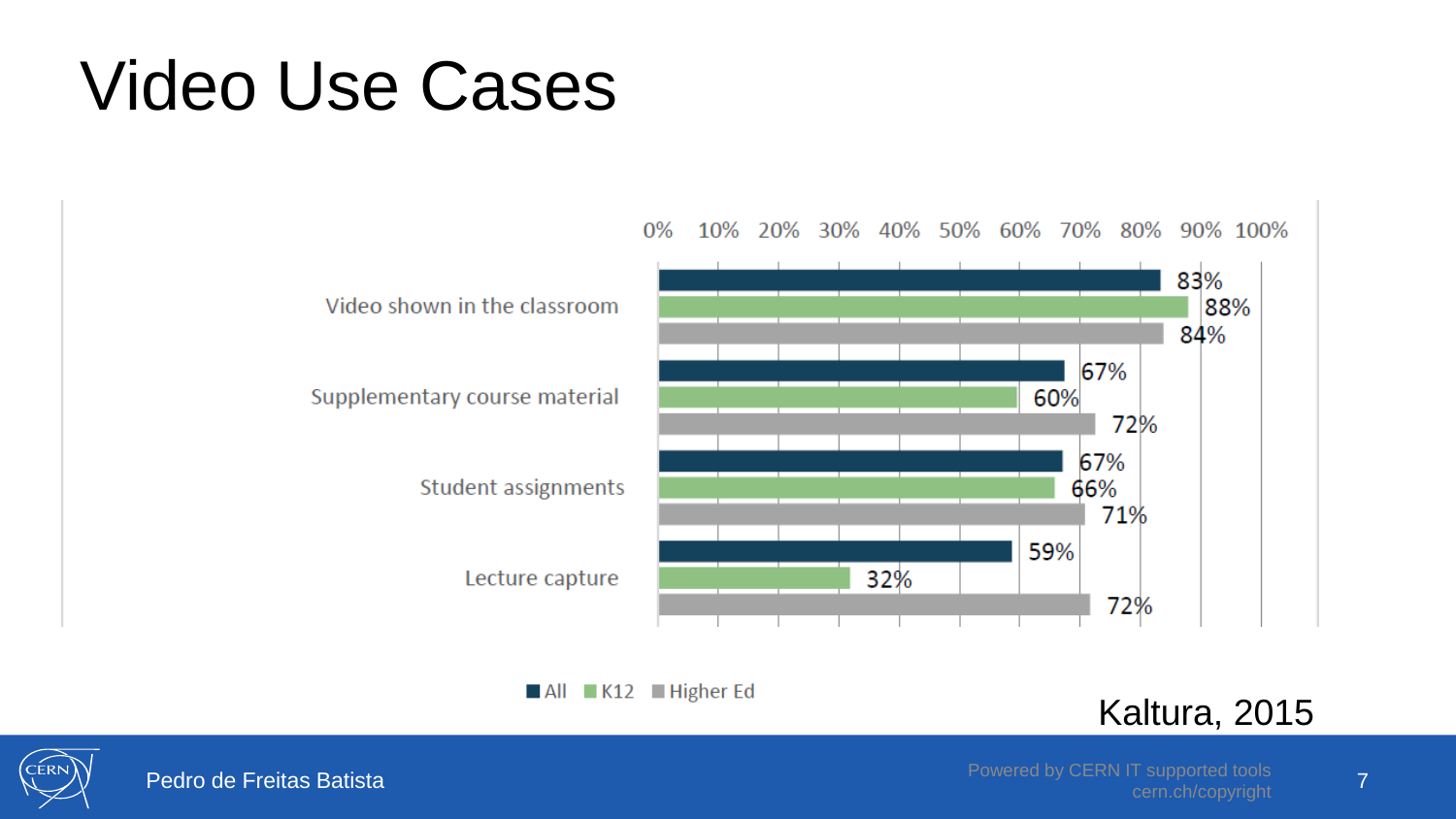#### 1) Why use videos in Education Field?

2) When does it facilitates learning?

3) Learning process

4) 5 Guidelines to do an educational video

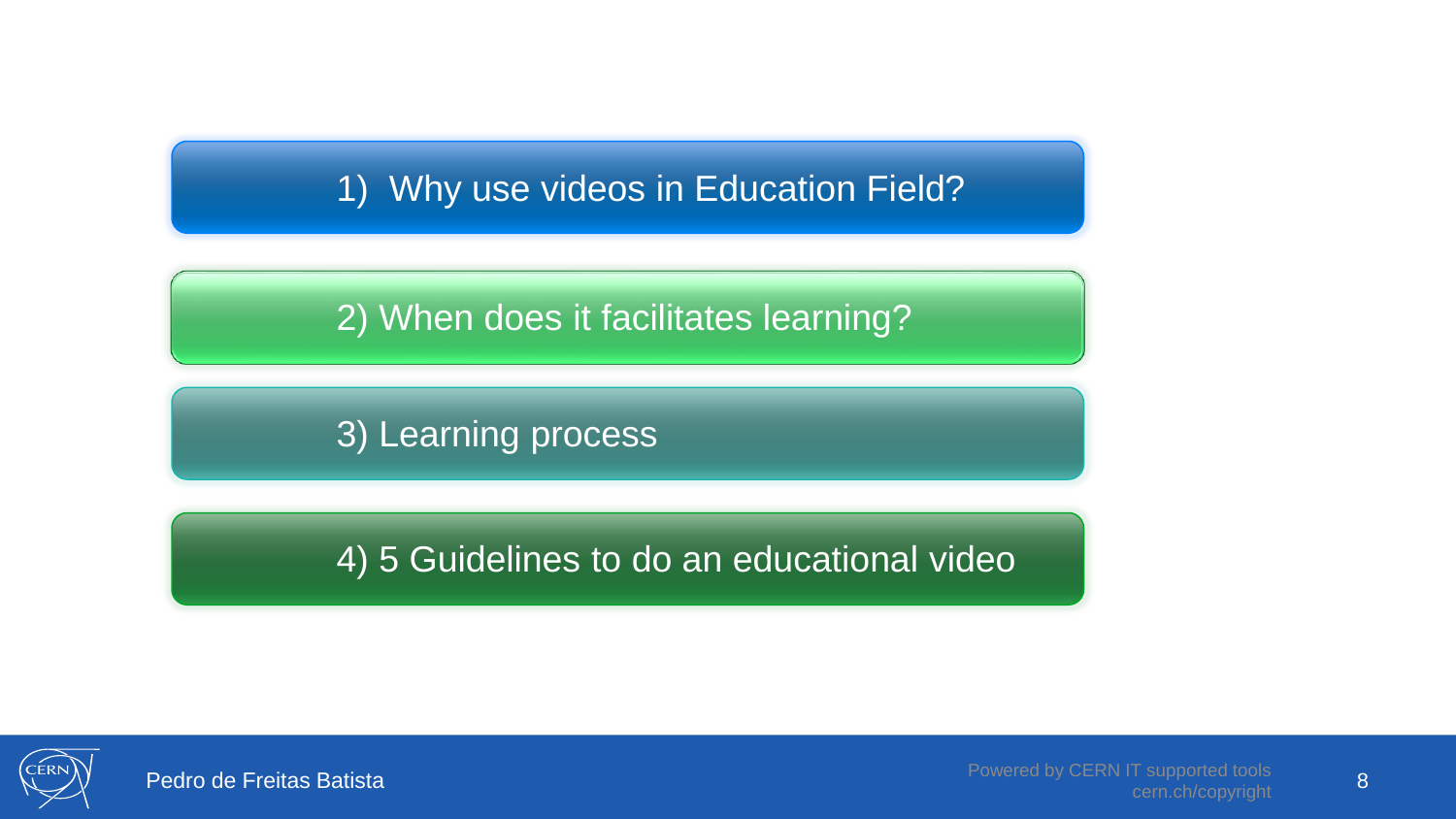1) Why use videos in Education Field?

2) When does it facilitates learning?

3) Learning process

4) 5 Guidelines to do an educationnal video

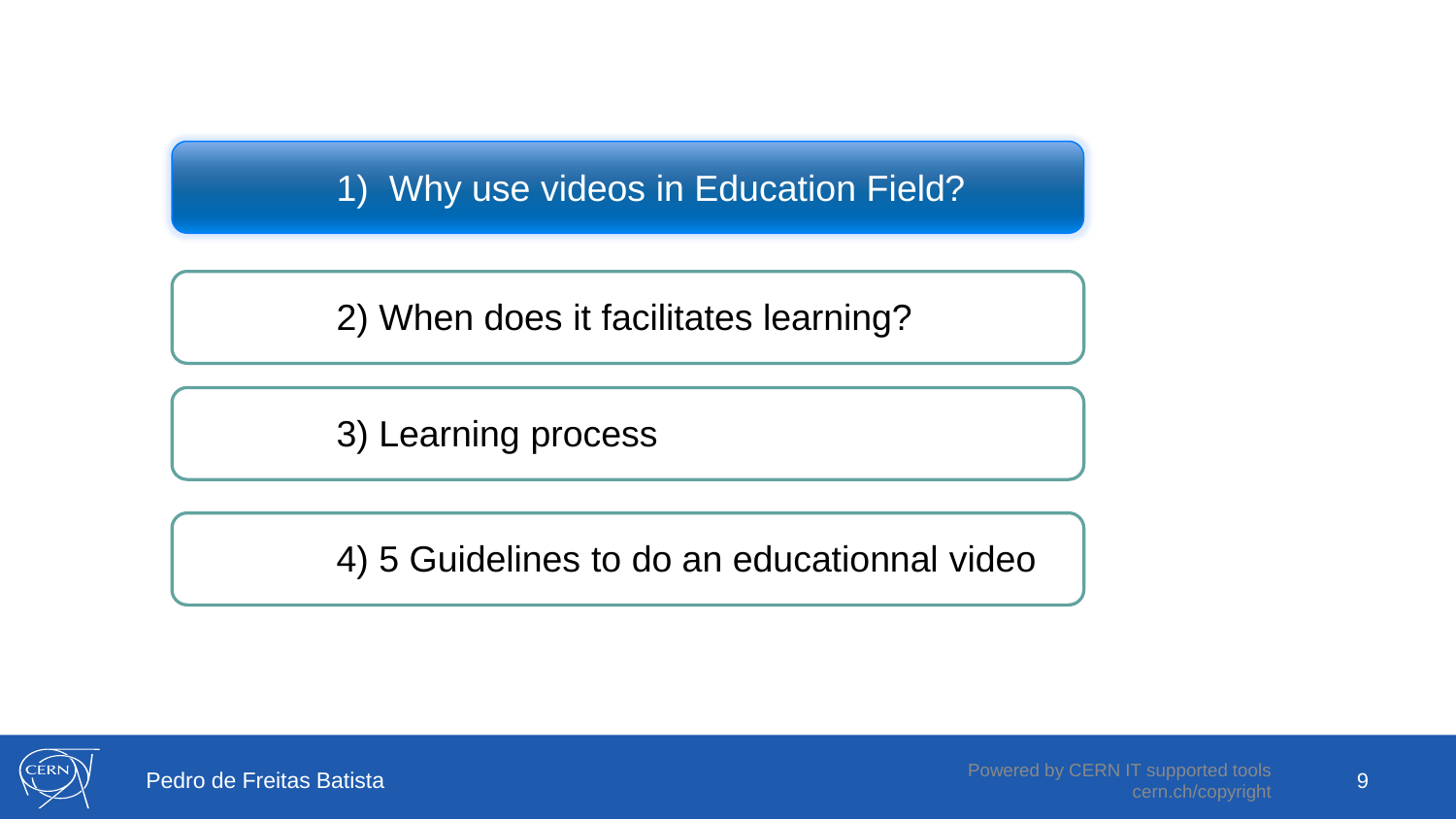#### Impact of videos on students



#### Kaltura, 2015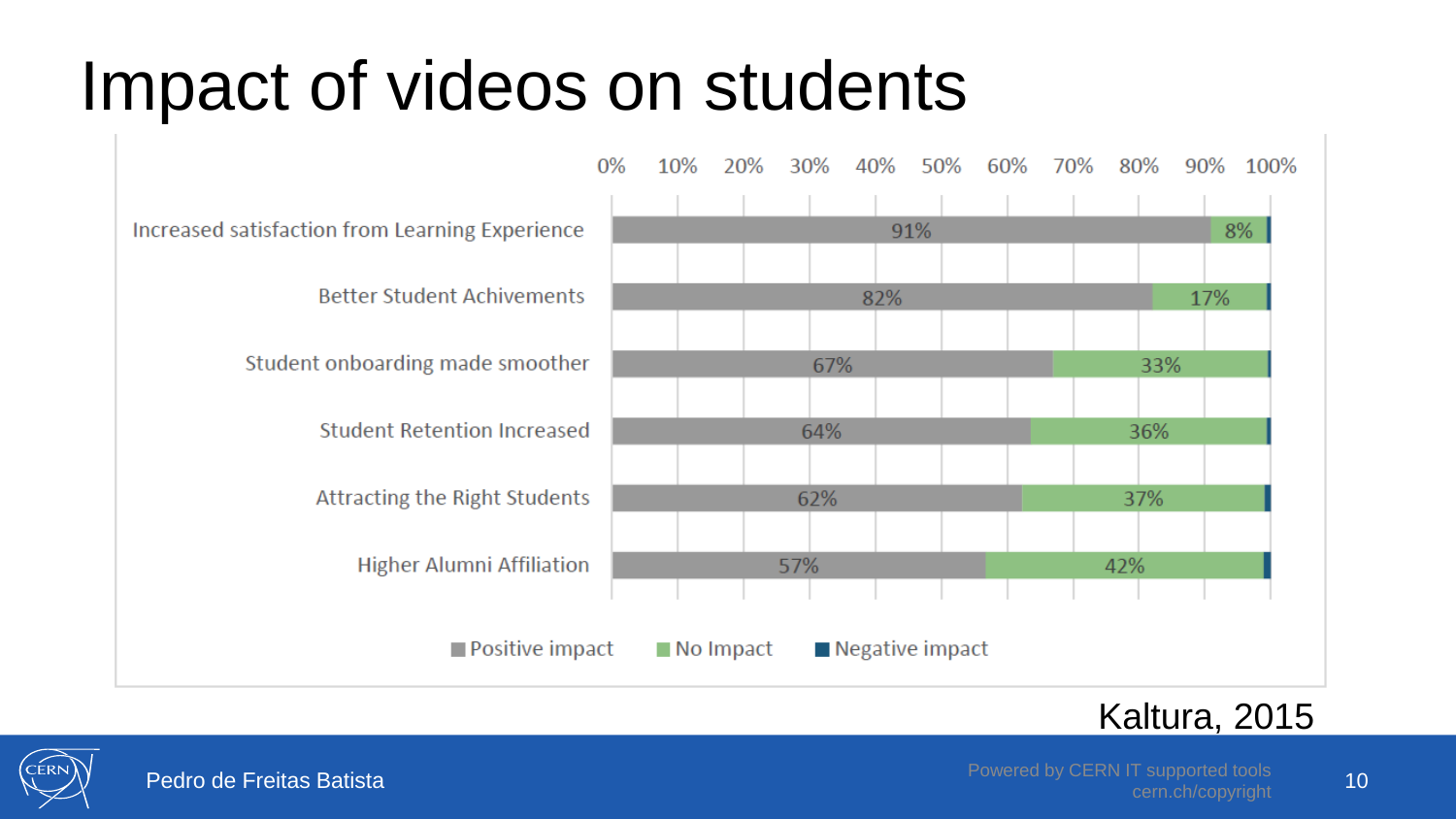#### Impact of videos on teachers



#### Kaltura, 2015

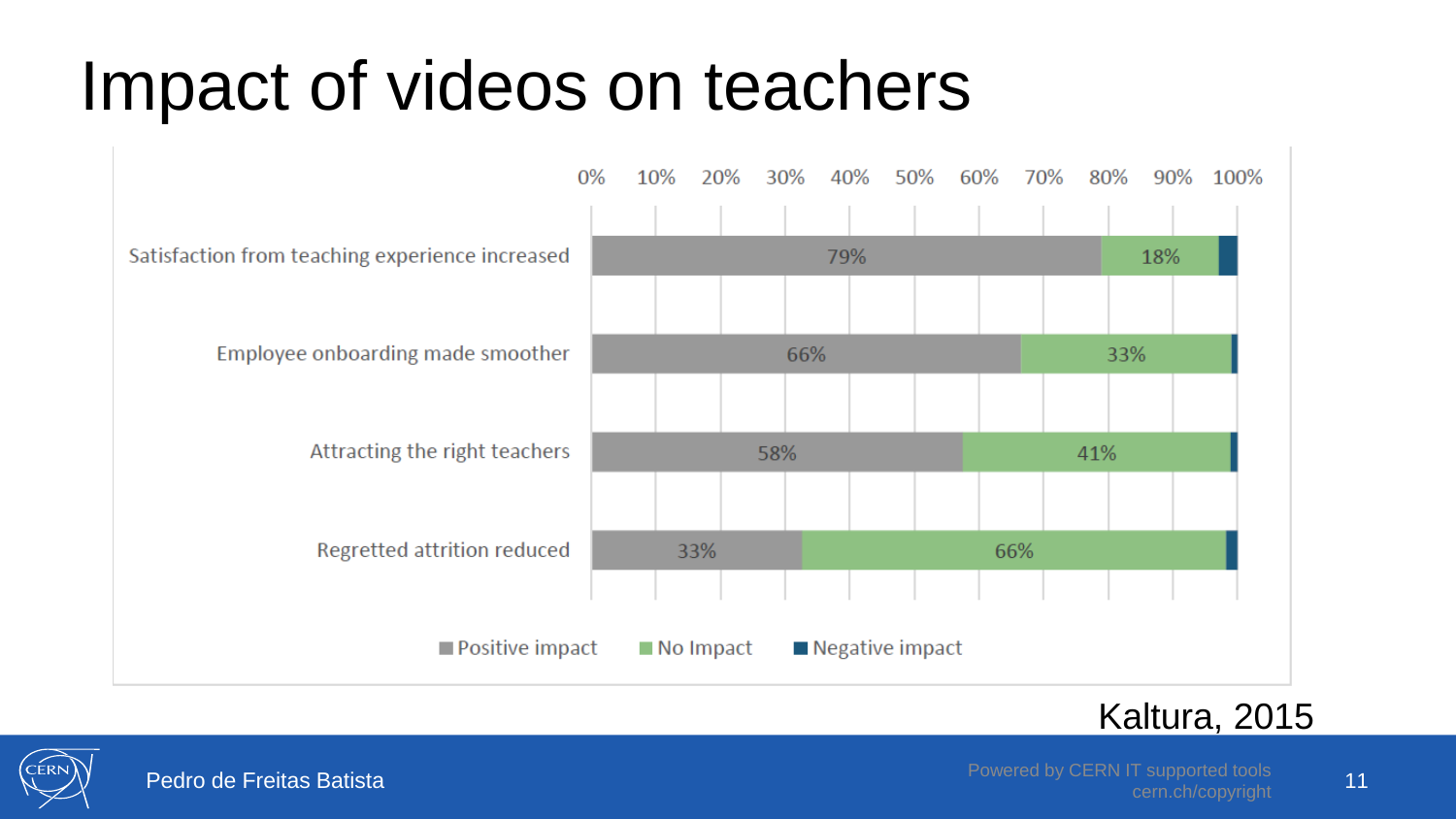# Benefits of video over paper

- Multiple modalities
	- Dual coding theory (Clark & Paivio, 1991)
- Easy-to-follow model.
- Congruence
	- Between the screen capture animation and real-life task execution
- More interactive

Van der Meij, 2014

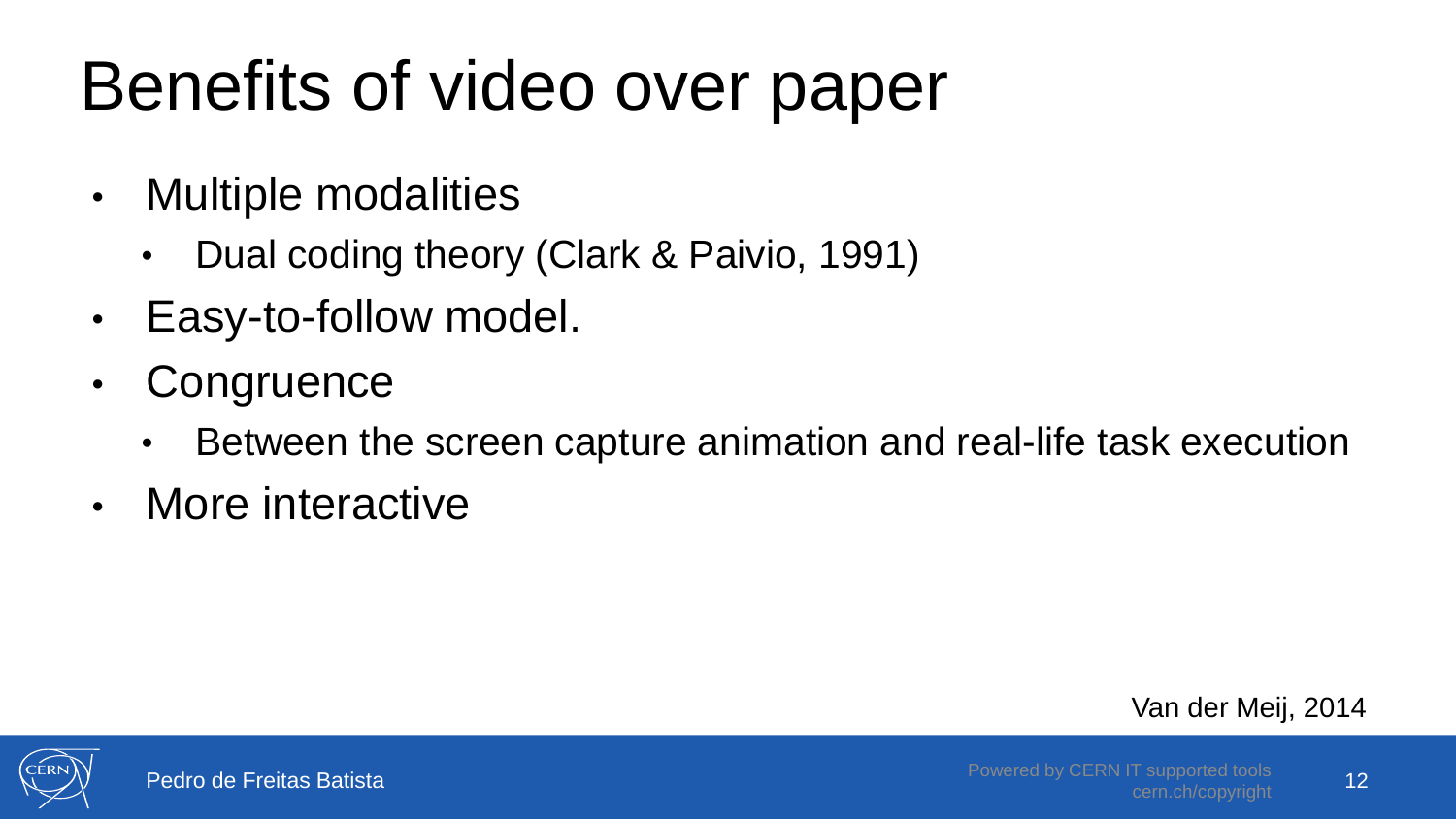1) Why use videos in Education Field?

2) When does it facilitates learning?

3) Learning process

4) 5 Guidelines to do an educational video

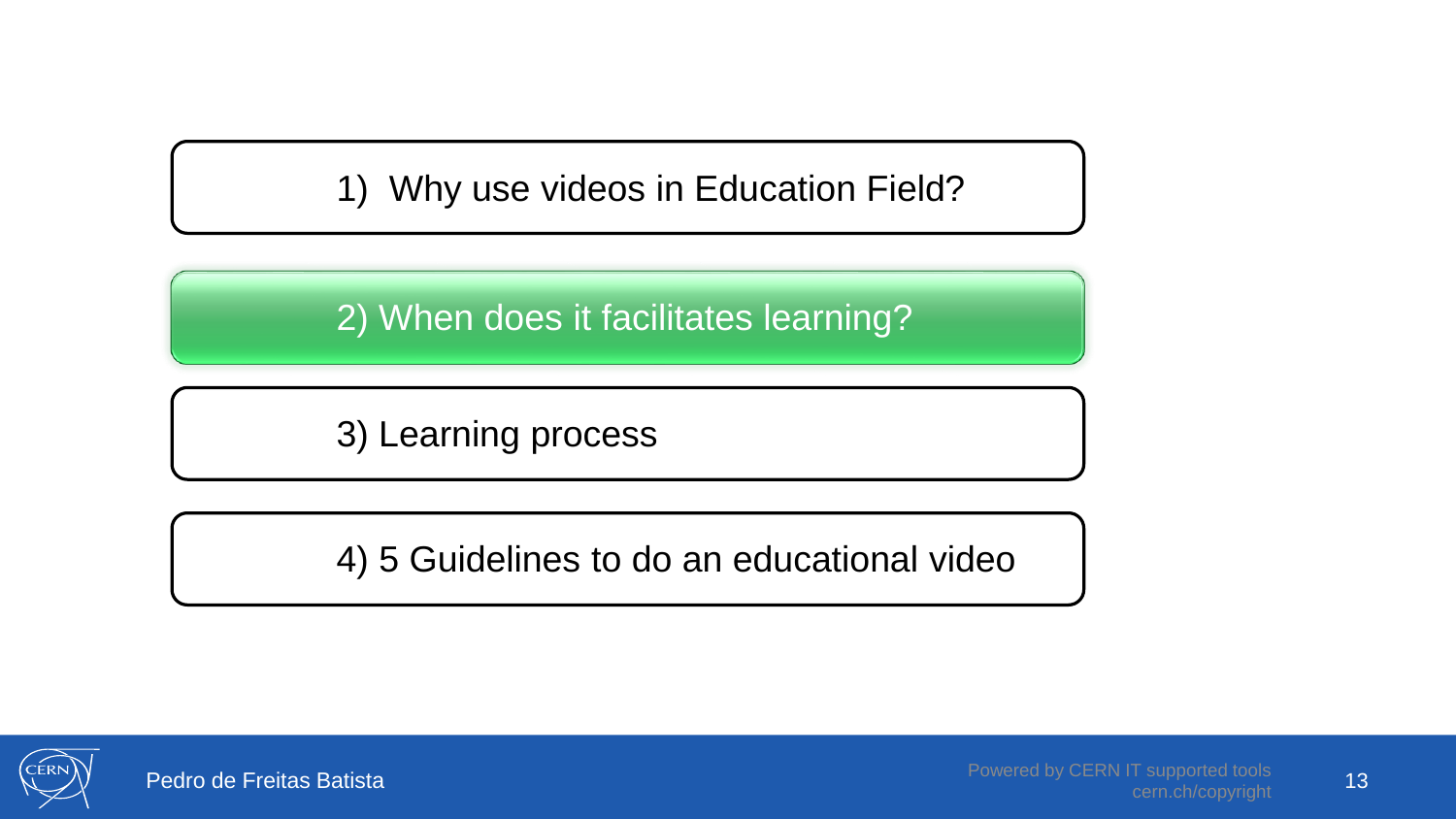# When videos helps?

#### **Demonstrate**

- Experiments [or phenomena](https://youtu.be/xB7rXw_3gVY?t=5m30s)
- [Principles involving dynamic change or movement](https://youtu.be/yyohu4h0Xkg)
	- Changes over time through the use of animation, slow-motion, or speeded-up video
- Correct procedures in using tools or equipment (including safety procedures)
	- [CMS underground guiding security video](https://cds.cern.ch/record/2233152?ln=en)
- Practical activities to be carried out by students, on their own

Bates, 2016



• …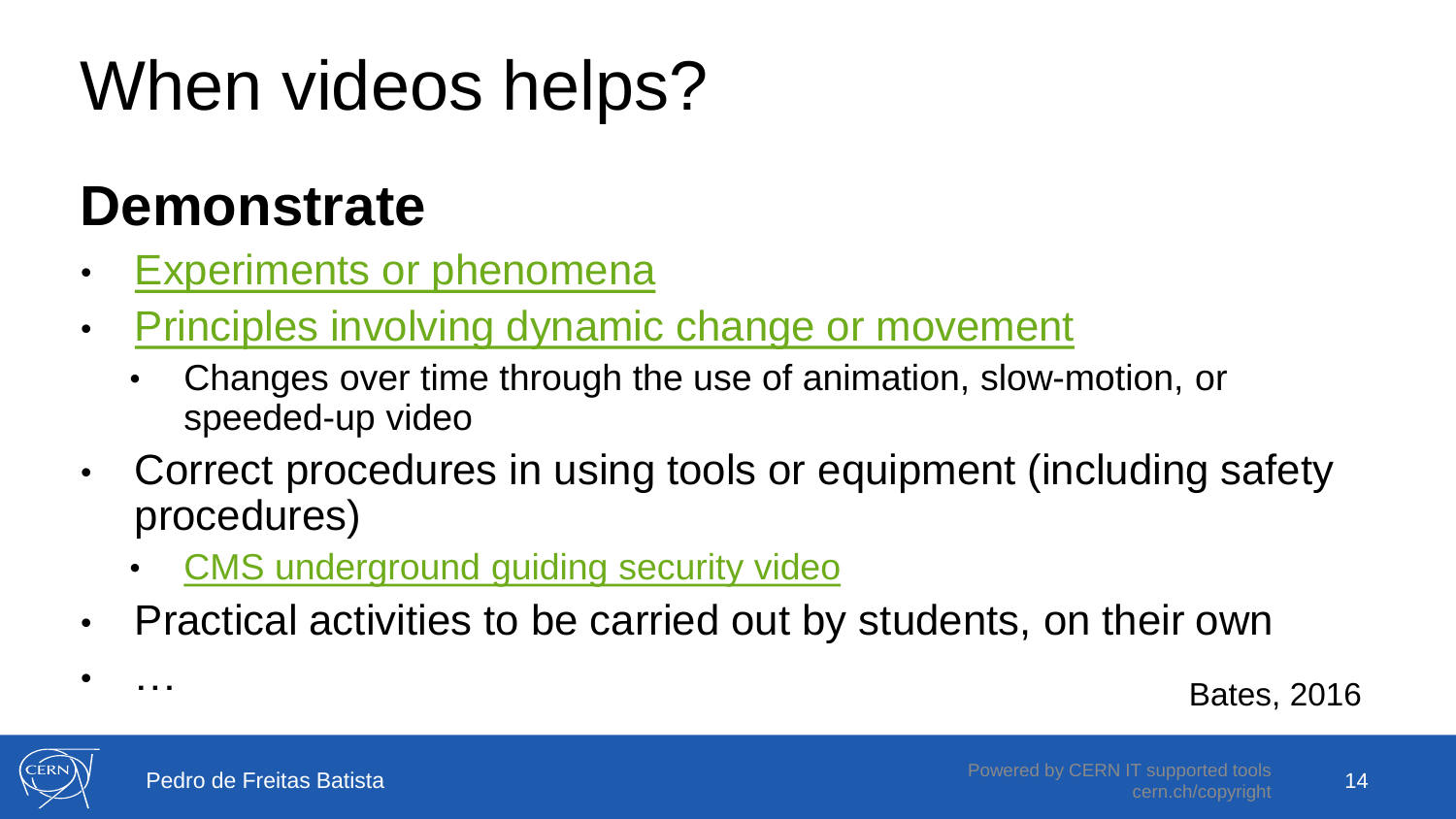# Limits of the video

- [Passive processing](https://youtu.be/qV-WoquC4dA)
- Limited Pace control
- Don't work with all kind of subjects
- Requires Knowledge and Experience on video making
- Very time-consuming

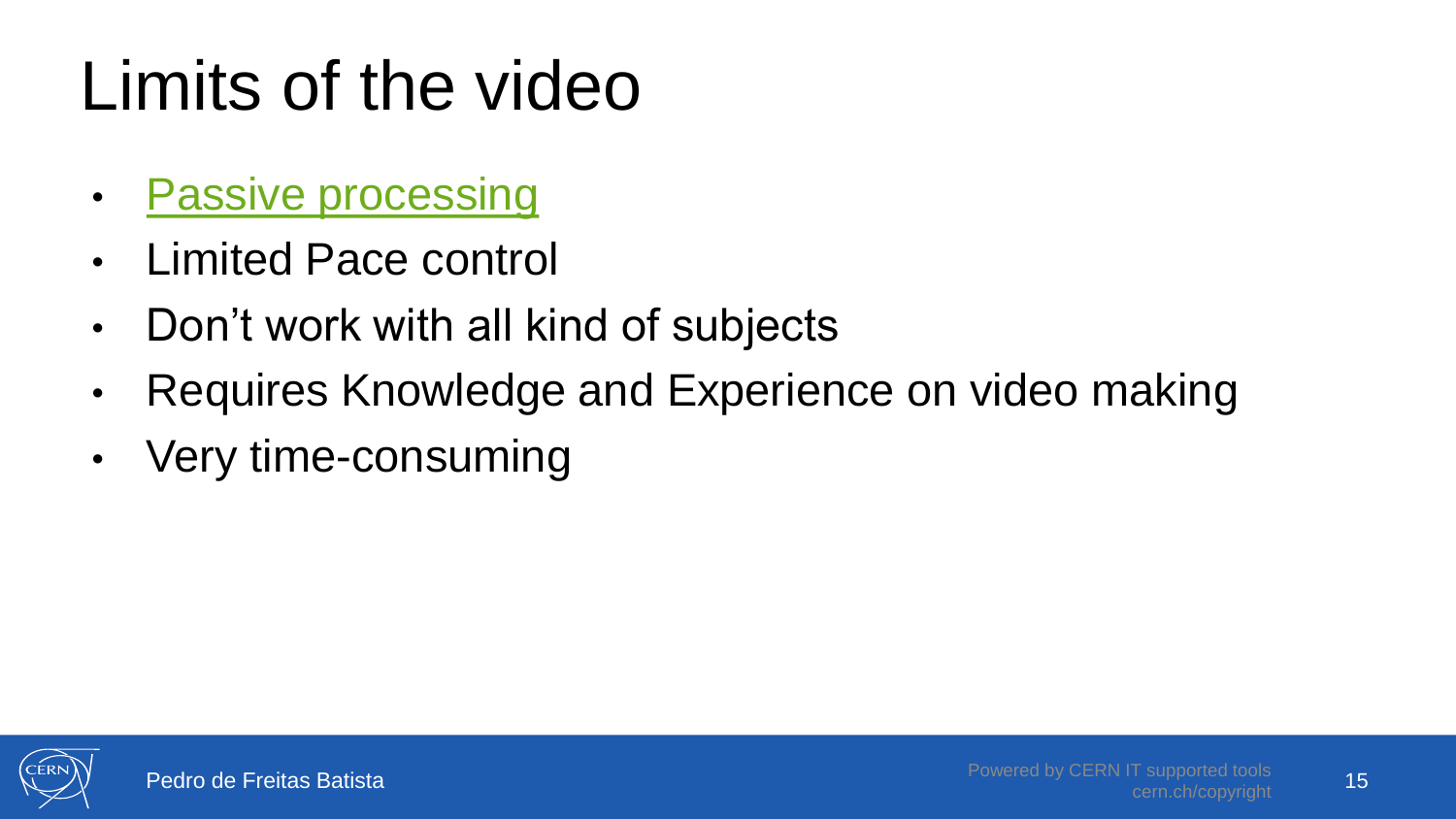#### Negative quotes about video

"It is too often used as a passive activity, with no measurement of learning." (Library staff/Instructional Designer at a small North American K-12 system)

"Most often, video is misused and offers no significant improvement to the learning experience. Most students tell us they would rather read the transcripts than sit through a video. Videos are often too long and full of fluff." (Instructional designer at a large North American higher education institution)

"Boring on video is still boring." (Institute management at a small North American K-12 system)



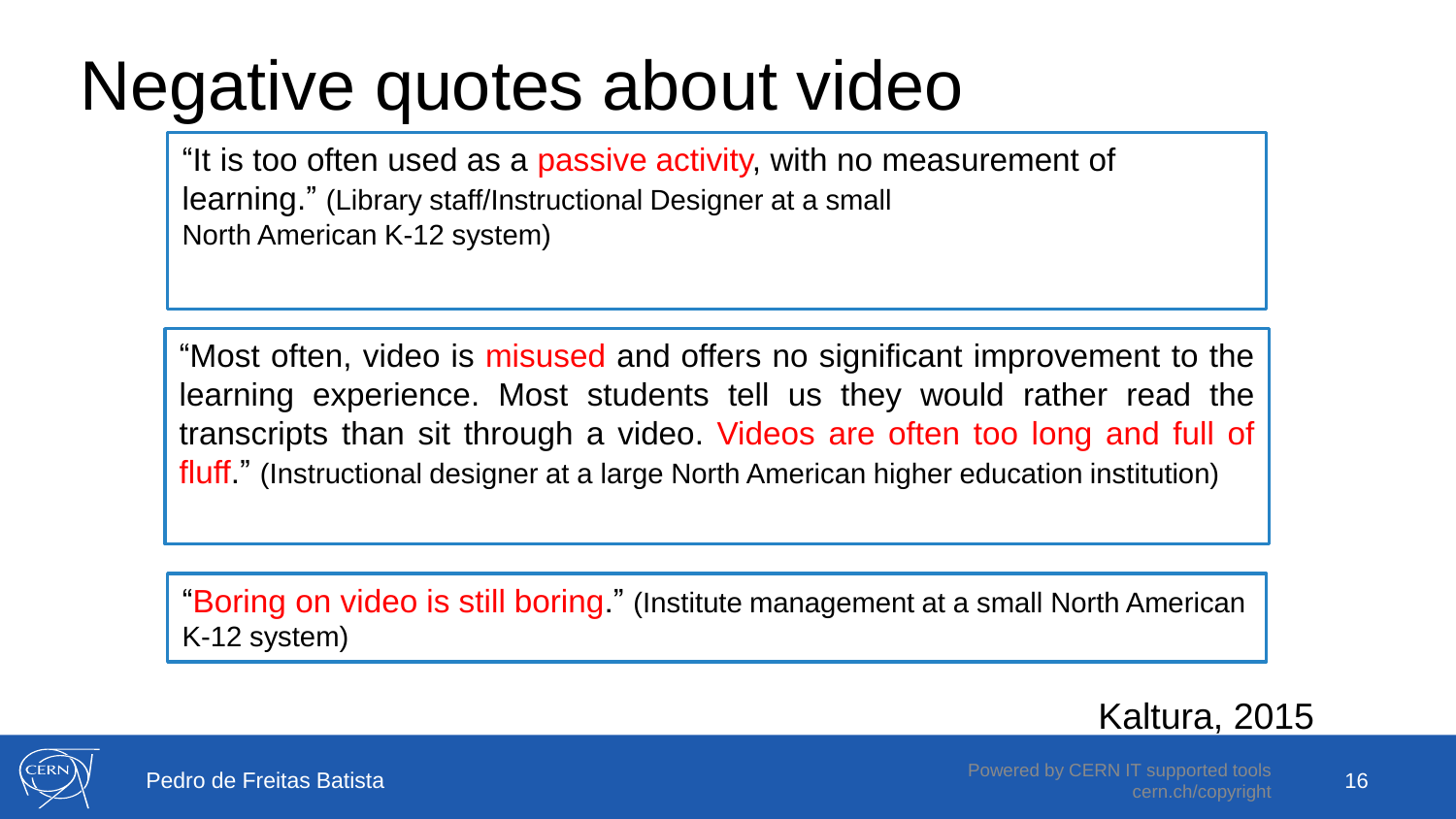1) Why use videos in Education Field?

2) When does it facilitates learning?

3) Learning process

4) 5 Guidelines to do an educationnal video



17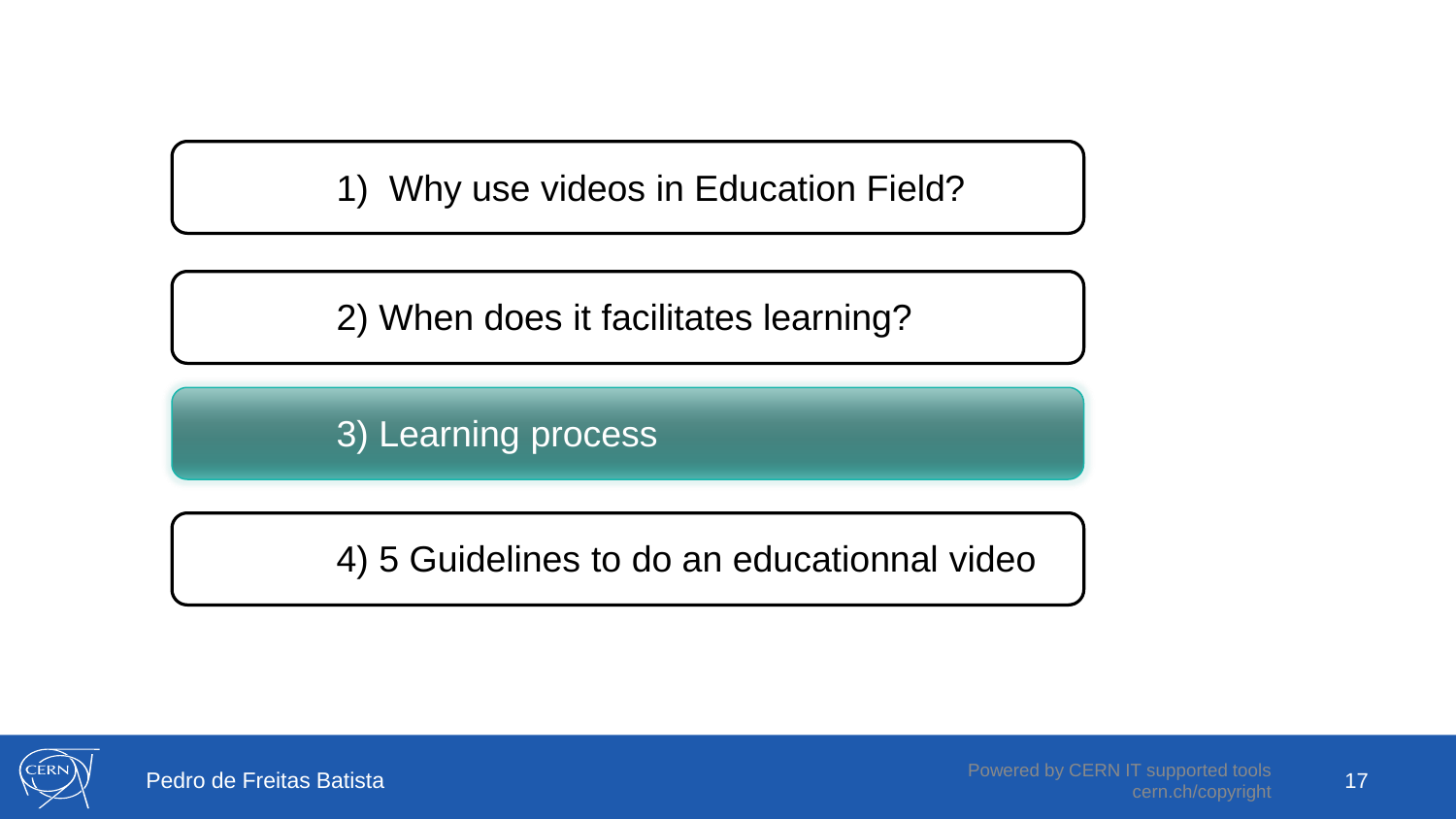### Learning Process

**"Learning** is the act of acquiring new, or modifying and reinforcing existing, knowledge, behaviors, skills, etc." (Wikipedia)

Learning hinges on interrelated processes of

- Attention
- Retention
- Production

#### (Bandura, 1986)

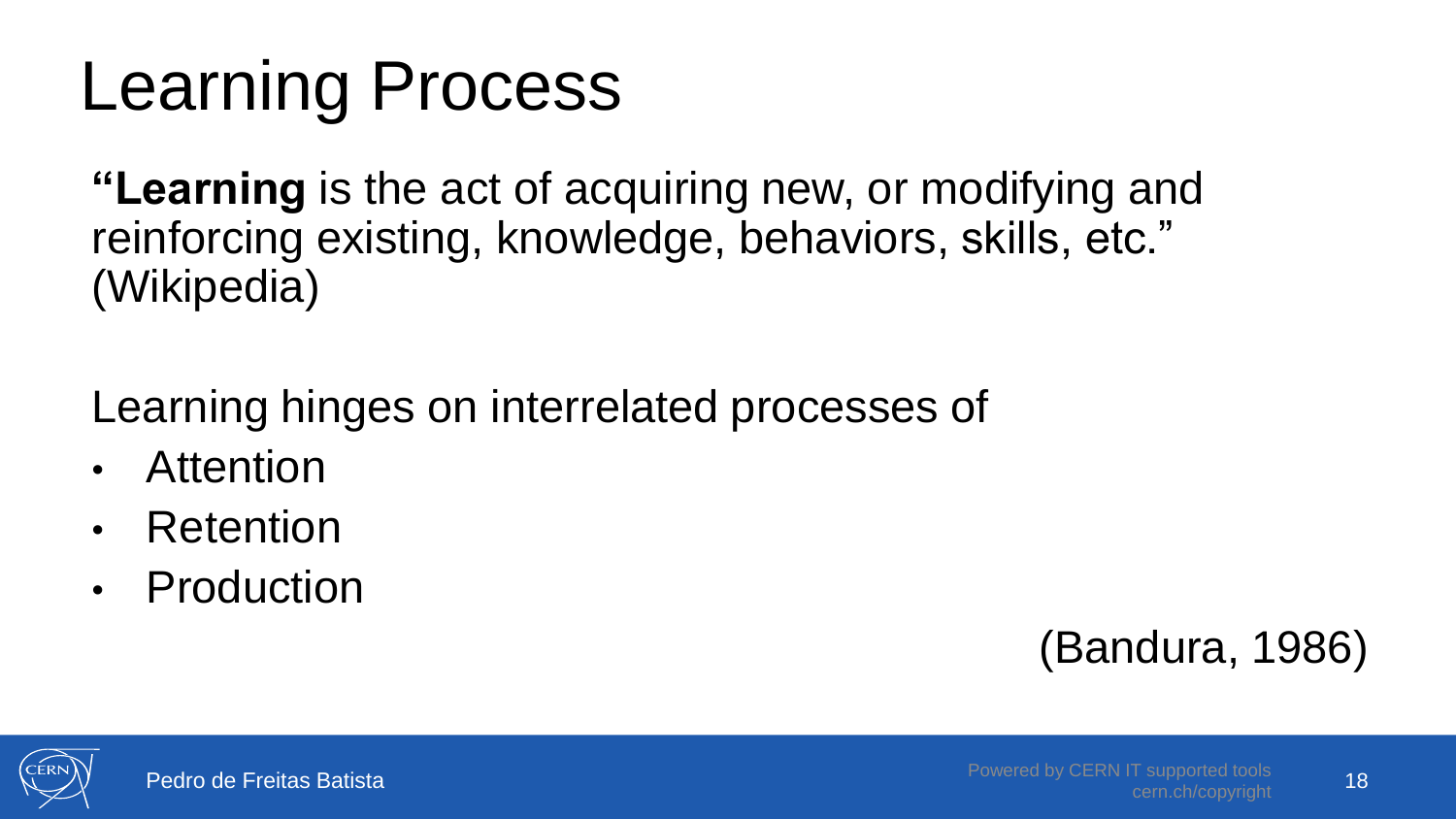#### Attention

**Attention** is the process of selectively concentrating on a discrete aspect of information, while ignoring other perceivable information (Anderson, 2010)

- Top-Down Attention
	- Depends on our beliefs, prior knowledge, past experiences
- Bottom-up
	- Cueing or signaling.

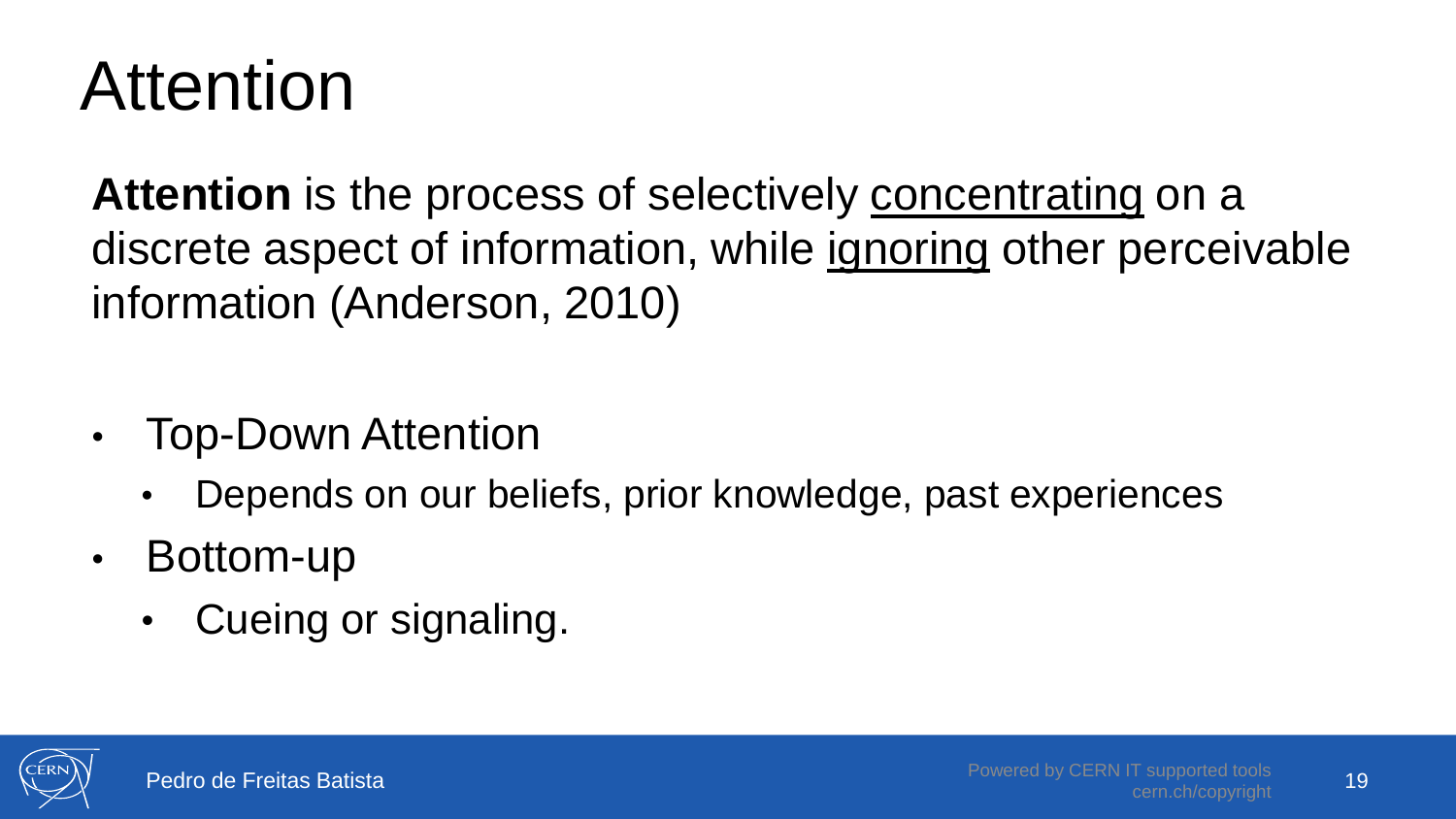#### Selective Attention example



https://youtu.be/ vJG698U2Mvo



Pedro de Freitas Batista

Powered by CERN IT supported tools cern.ch/copyright 20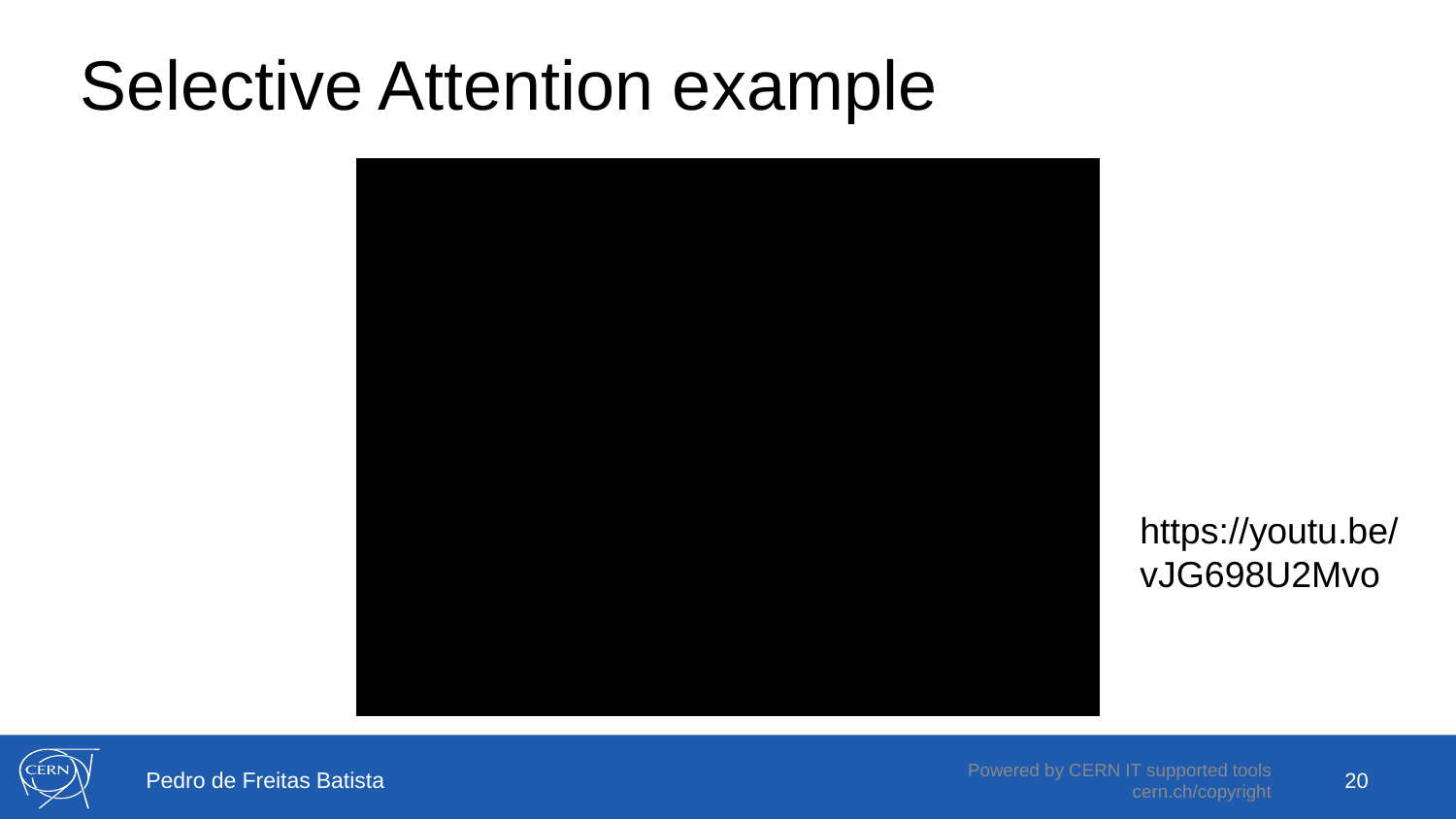# Attention - Cues and Signals

- Cues (e.g., ''On the right hand side …''),
- **Intonation**
- Key words

"This could be a question on the final exam!" and everybody stops watching cat funny videos to take note of what follows

Several studies have revealed that users fixate more often and spend more time on cued information (Boucheix and Lowe 2010; de Koning et al. 2010; Kriz and Hegarty 2007)

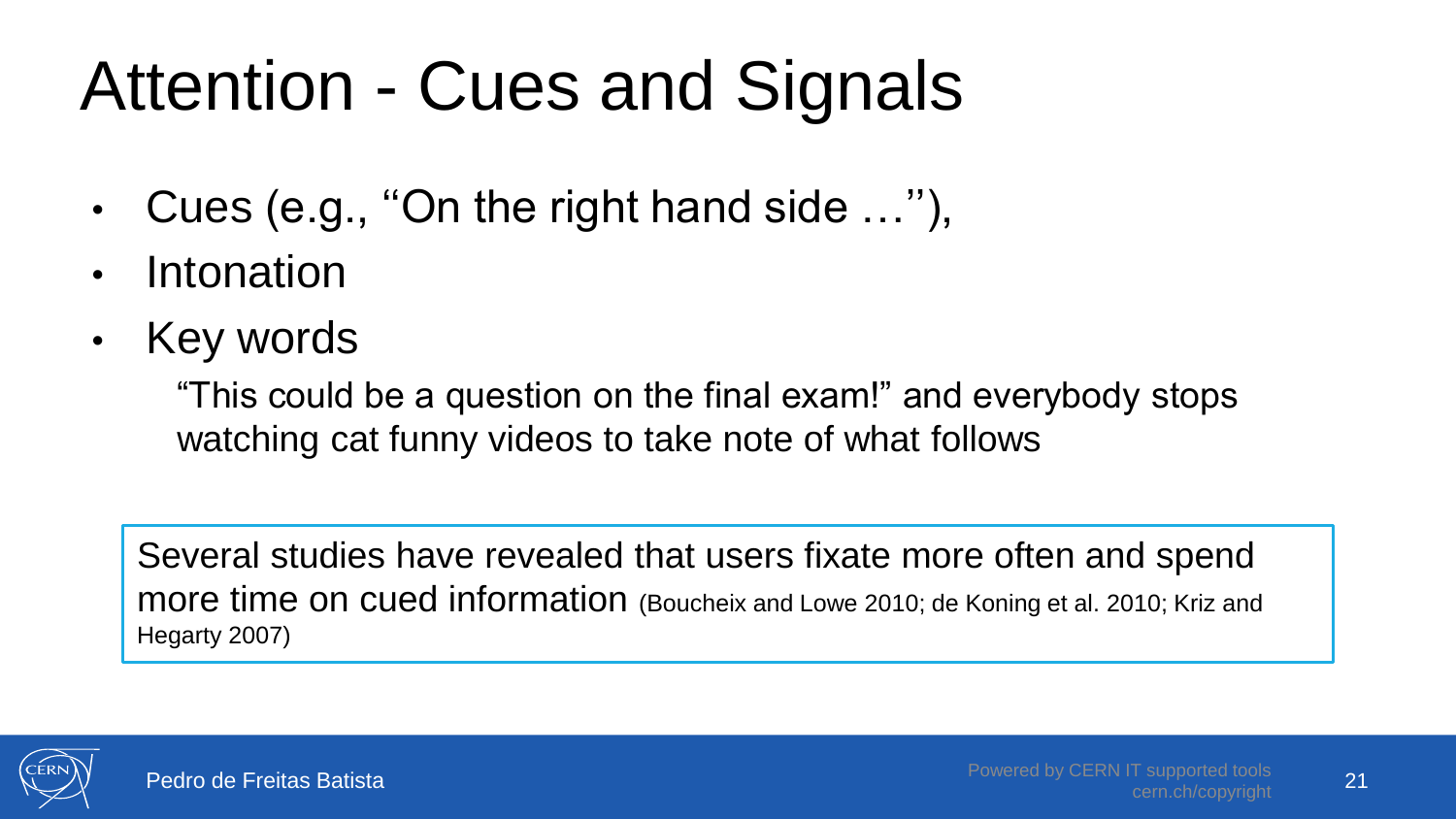# Catching attention on a video

- Features that can affect the selection of attention are:
	- **Color**
	- Sudden appearance
	- Movement
- Perceptible differences
	- Draw a red circle around a key object

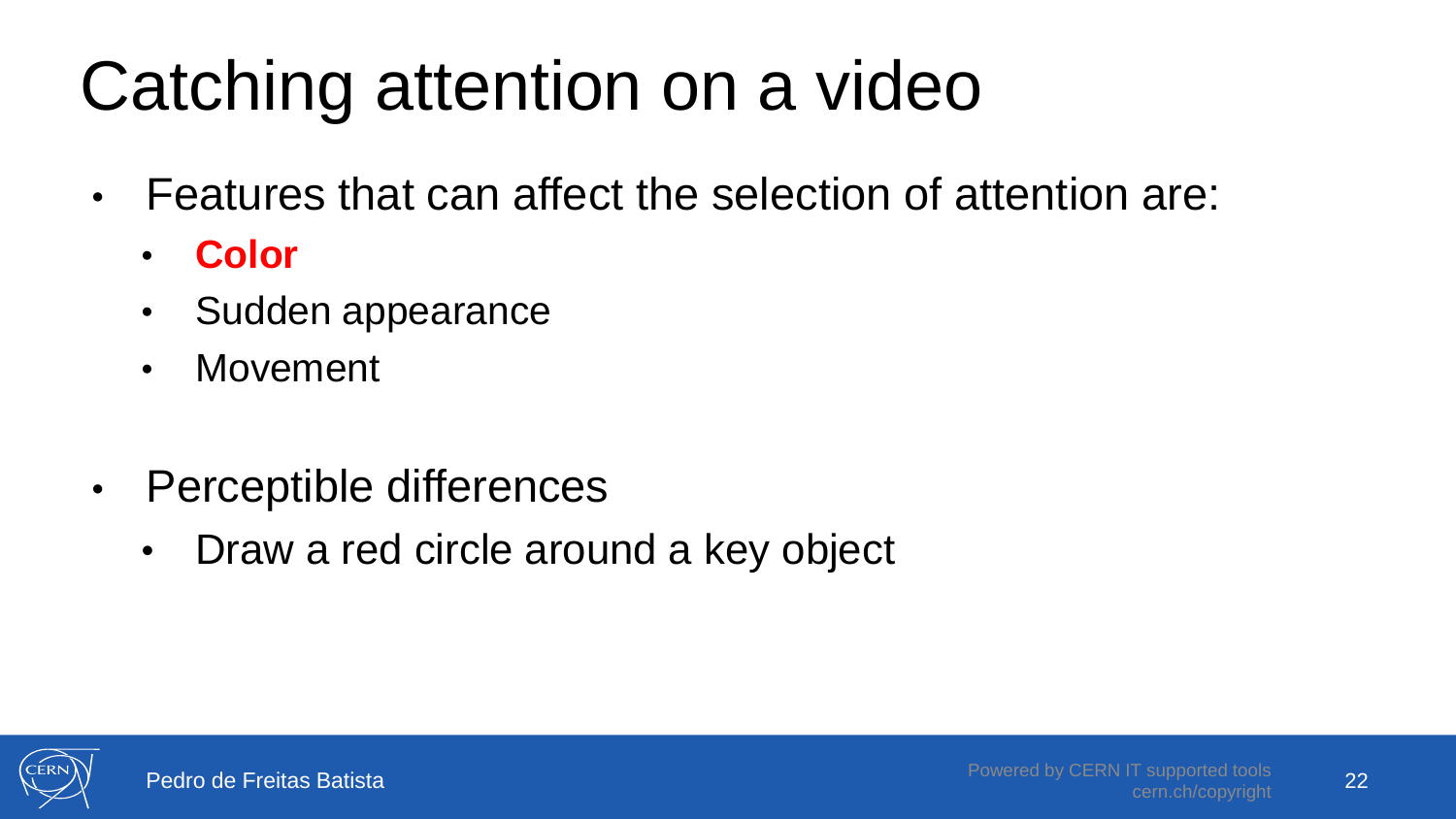#### Attention - Lets do a test

• What do you see first?





Pedro de Freitas Batista

 $\boldsymbol{\mathsf{A}}$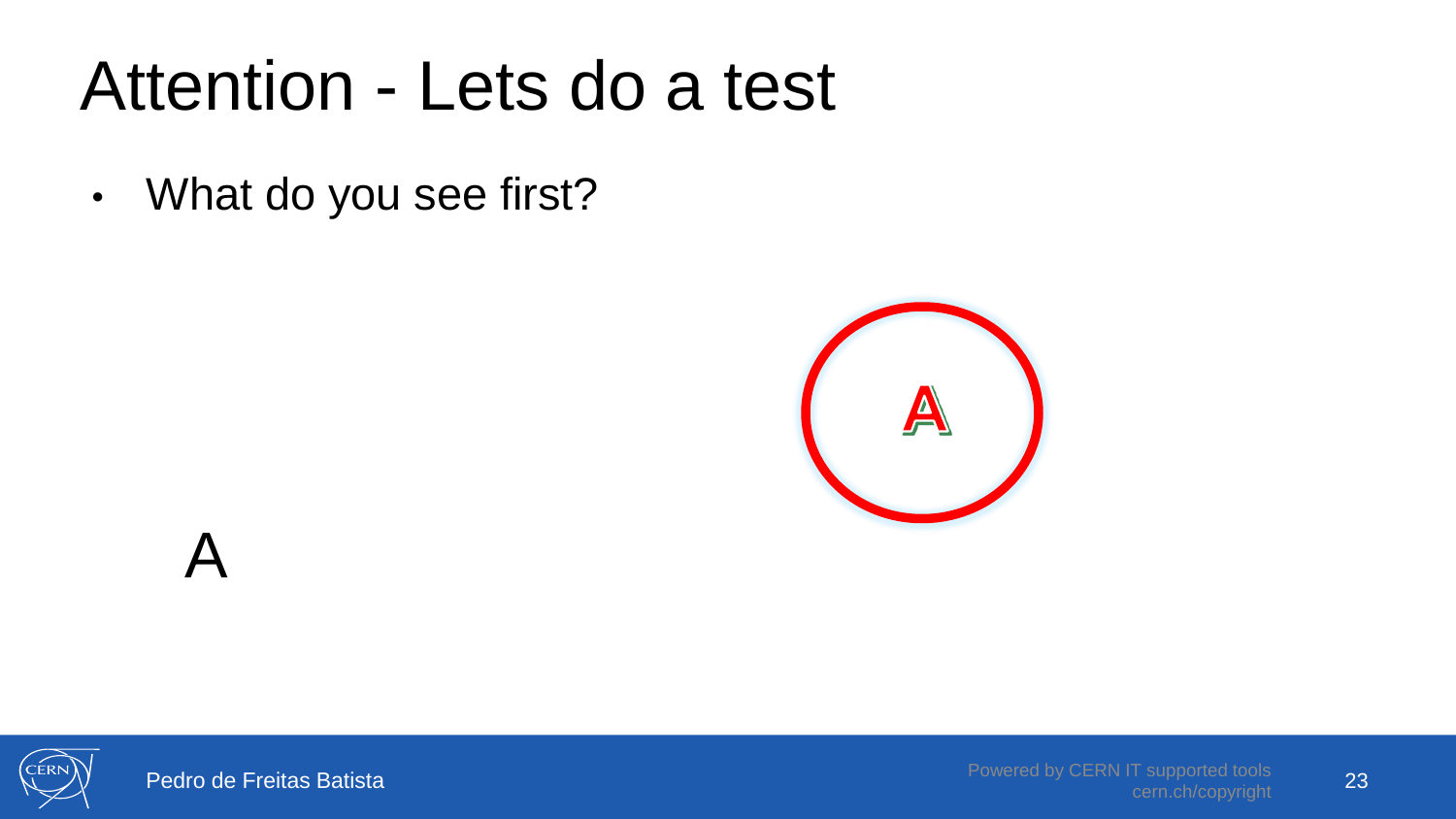#### Retention

Transform incoming information into symbolic codes that are stored in long-term memory

…In others words…

We take what seems important and we put it in our memory



24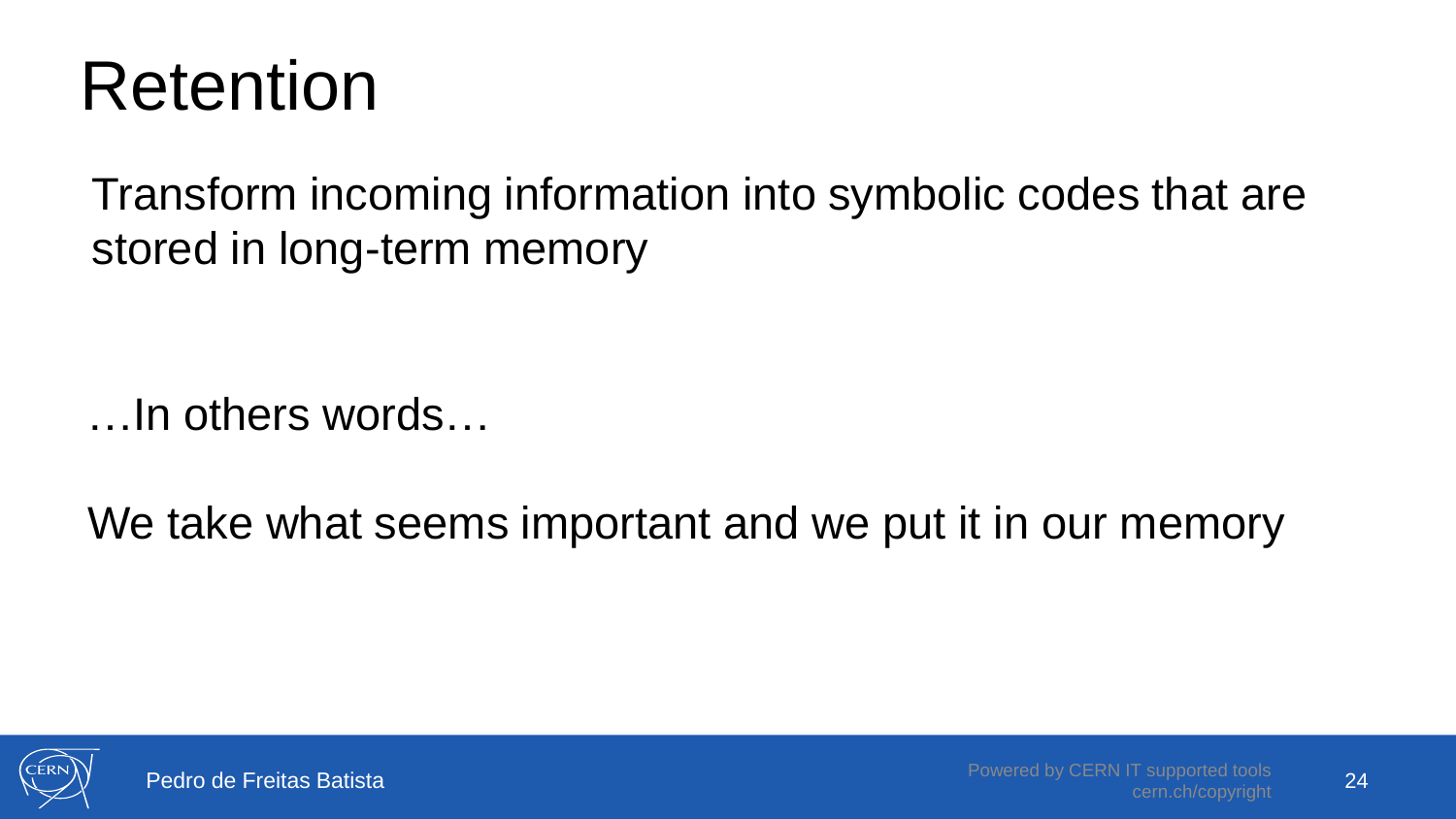# How do we do this?

2 major processes:

- Organisation
	- by doing a segmentation of the information
- Integration

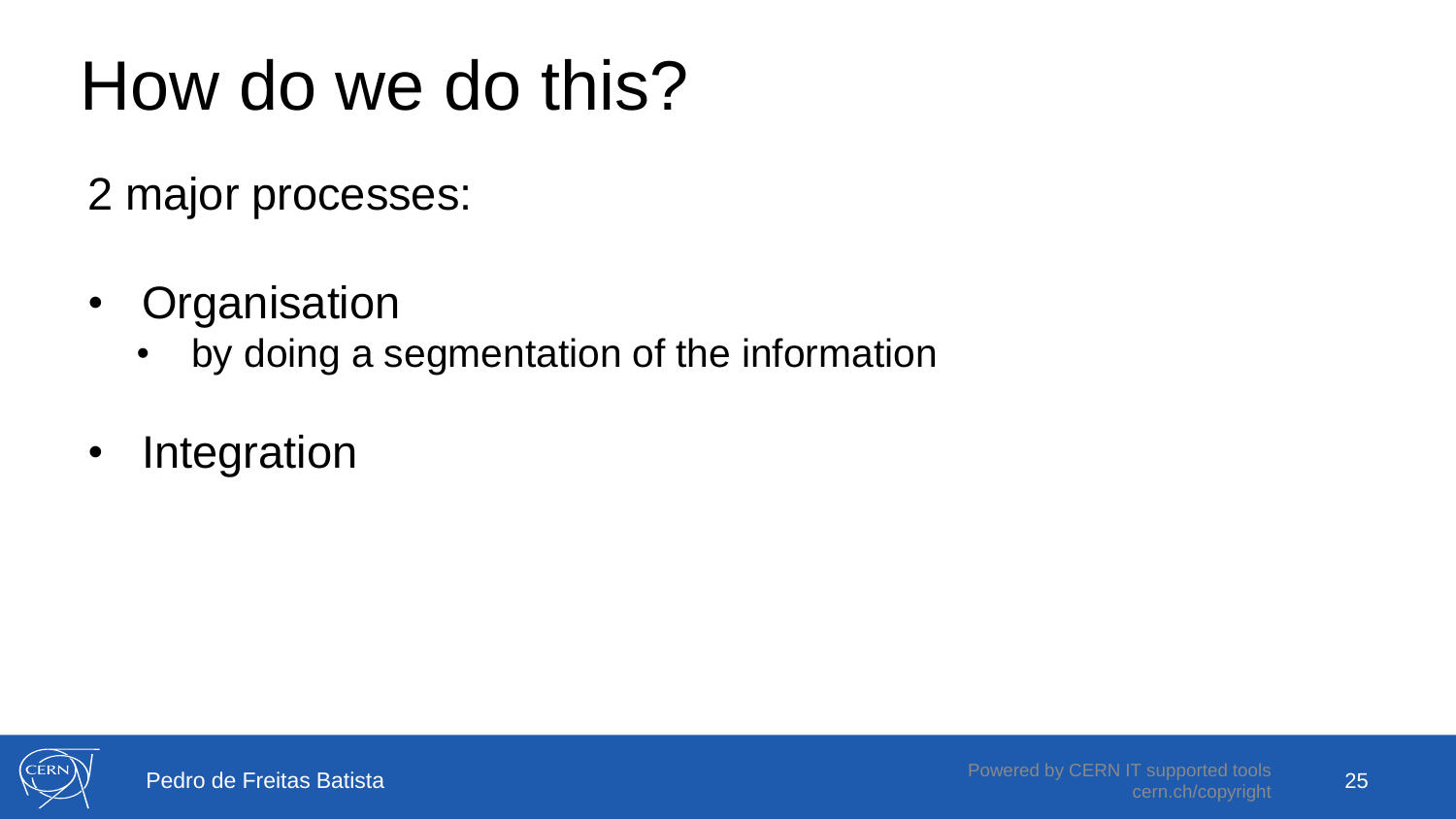# **Organisation**

Segmentation involves dividing a continuous animation into smaller units or sections with a beginning and end.

How to do this in a video? (Margulieux et al. 2012; Schwan et al. 2000)

- Titles
- Table of content

[Example 1](http://study.com/academy/lesson/foot-in-the-door-technique-definition-effect-examples.html) [Example 2](ex4/clicker/clicker.html)

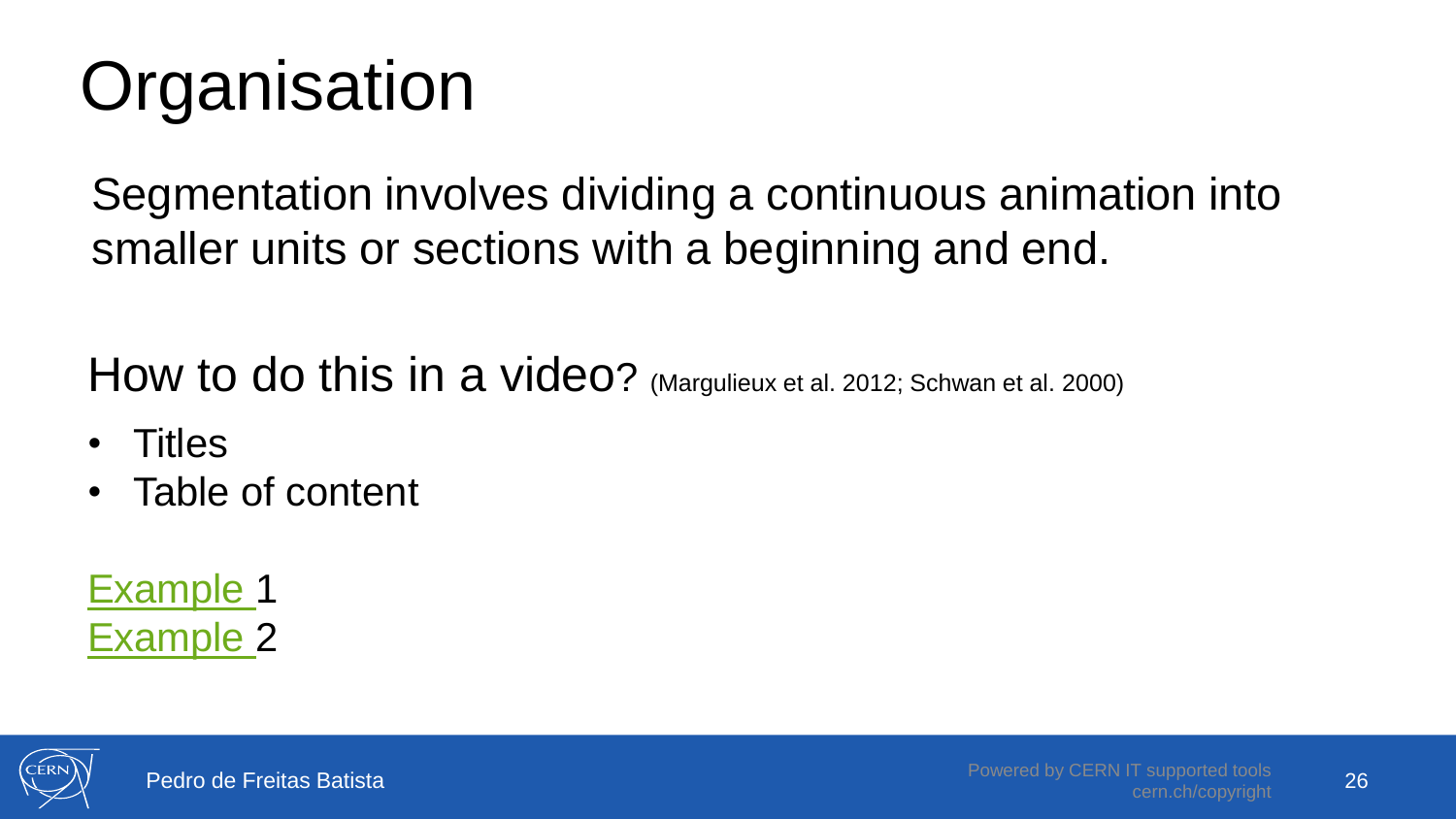# Integration

- Synthesizing multiple knowledge models (or representations) into a common model (representation)
- Connect new knowledges to old ones

Requires more or less time depending on each person

• One of the weaknesses of the video compared to paper is the pace control

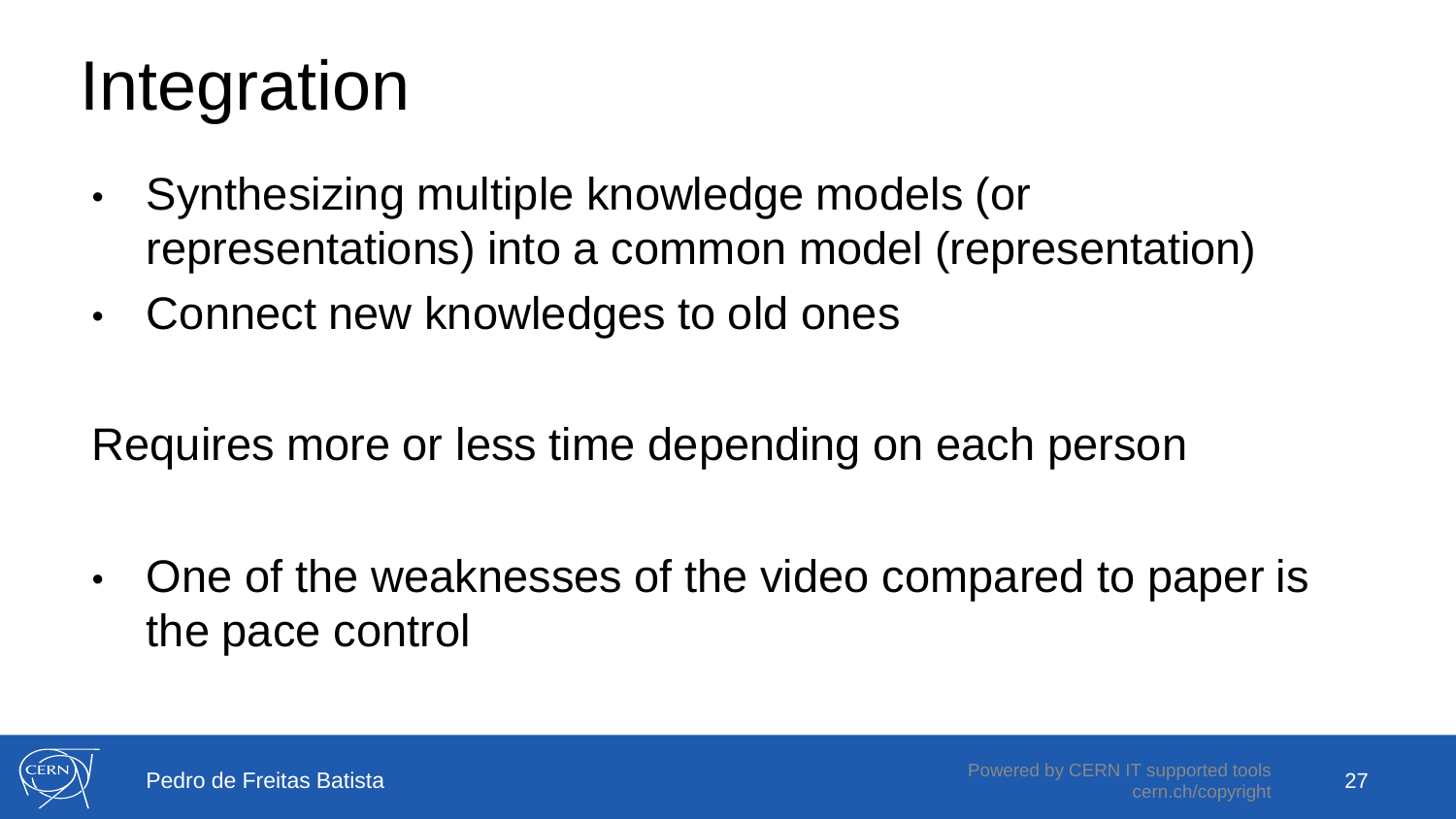# Integration (II)

How to moderate this problem?

- Add control buttons (Van der Meij, 2014)
- PAUSES (Moreno, 2007)
	- Take 2-5sec of pause after an important point and let the viewer process the information.
	- Reduce mental effort

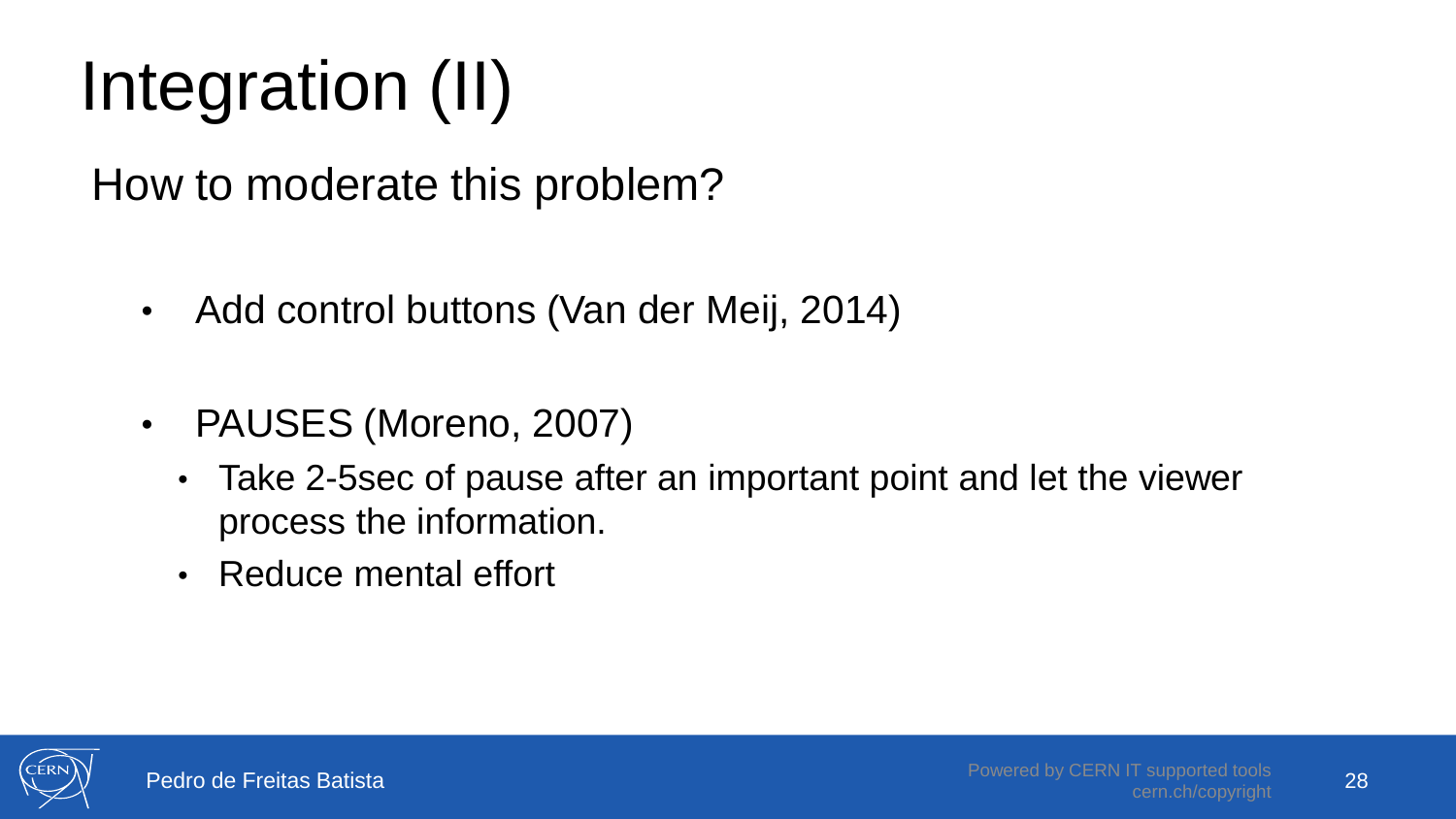# Production - The ultimate goal

- Production refers to the user's capacity to execute the steps in a procedure correctly so that task completion is accomplished (Bandura, 1986)
- It's related to another weakness of the video
- The risk of passive processing

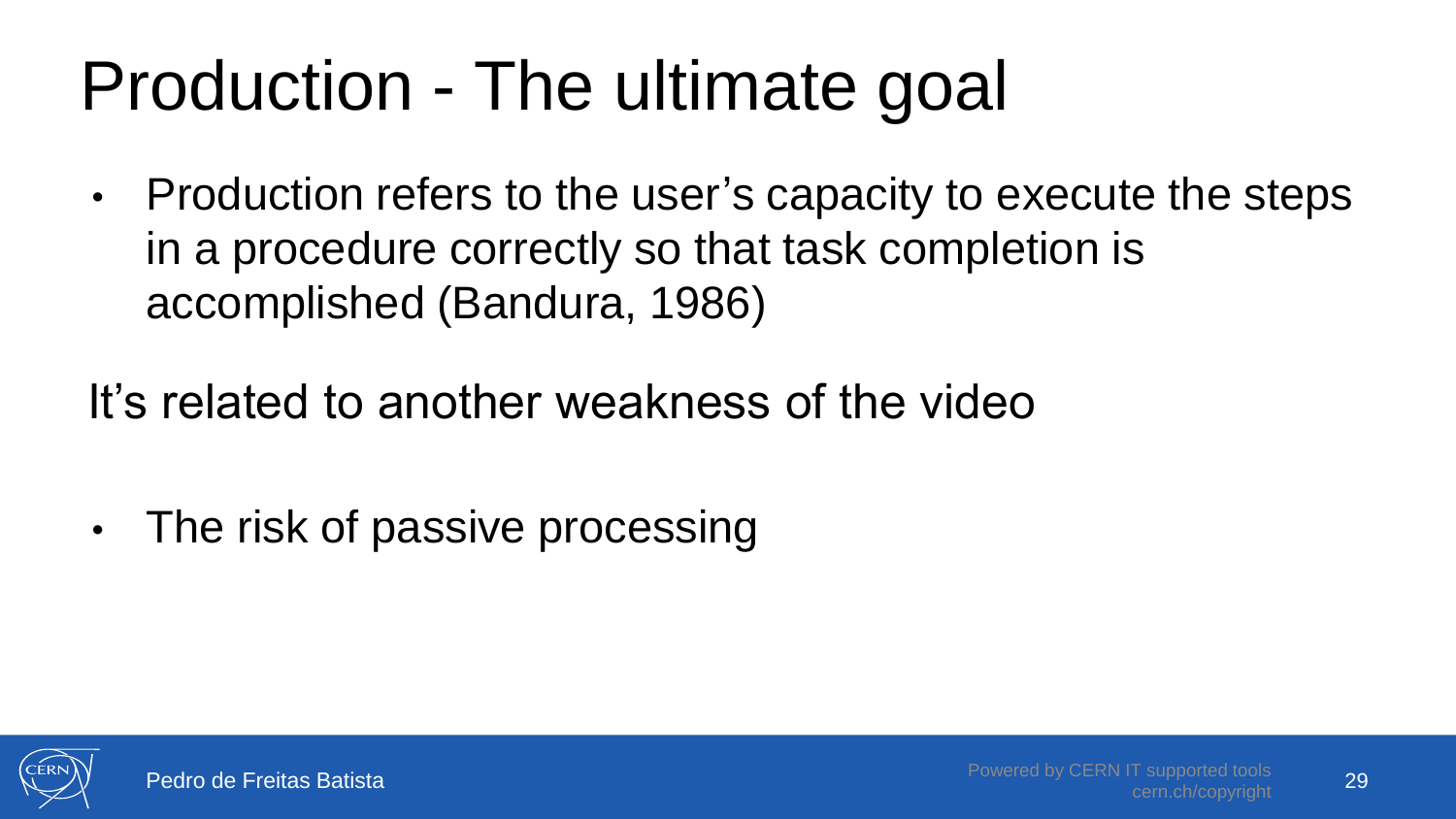# How to avoid passive processing?

- Highlighting
	- Attention and cognitive processing are connected
- Exercises for practice
	- Helps to consolidate and enhance the learning (Ertelt, 2007)

[Example KhanAcademy](https://en.khanacademy.org/math/pre-algebra/pre-algebra-arith-prop?ref=resume_learning#pre-algebra-place-value)

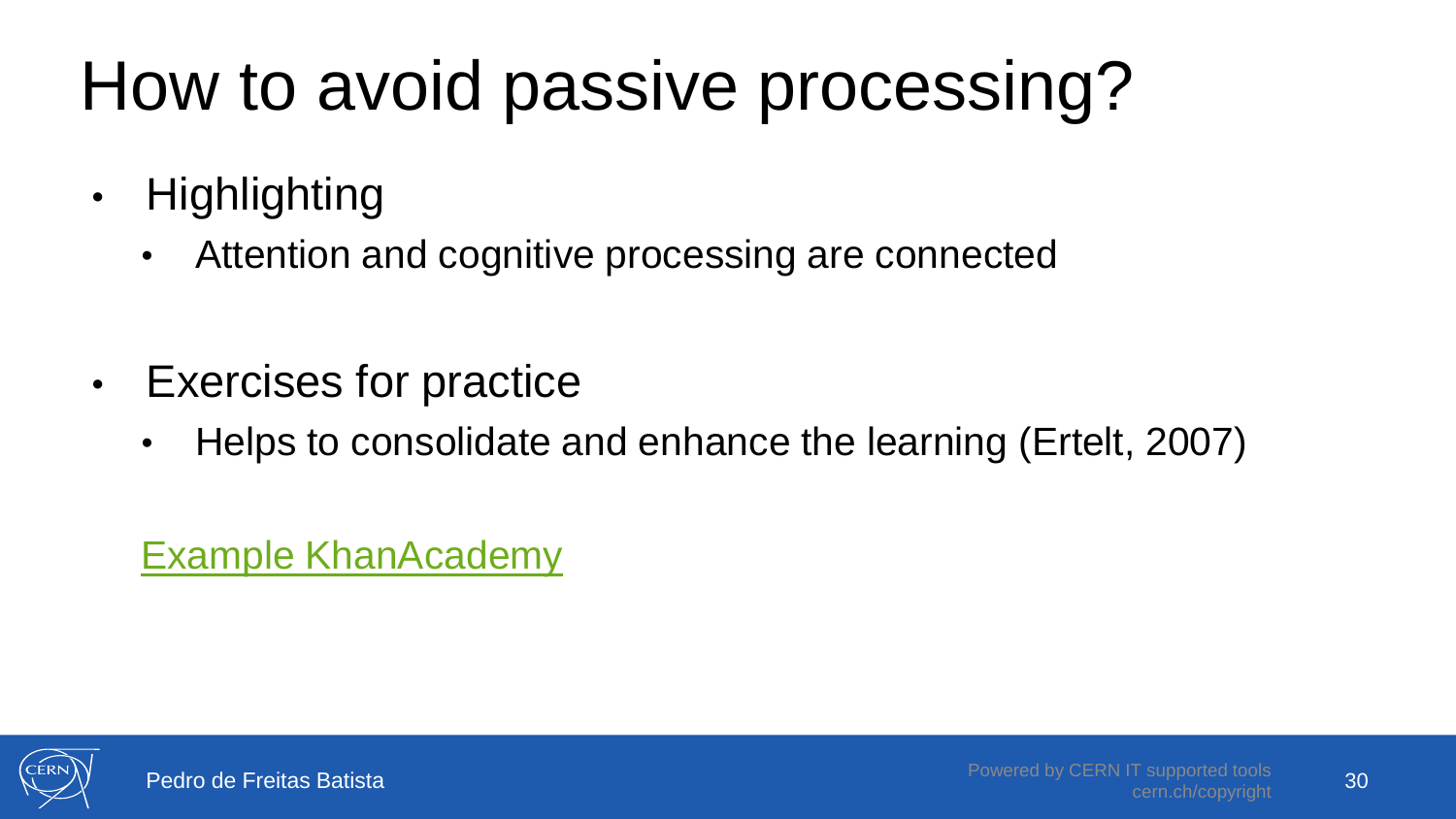# **Motivation**

- The hidden force behind
	- Attention
	- Retention
	- Production
- Process which allows us to start...
- …and sustain an activity

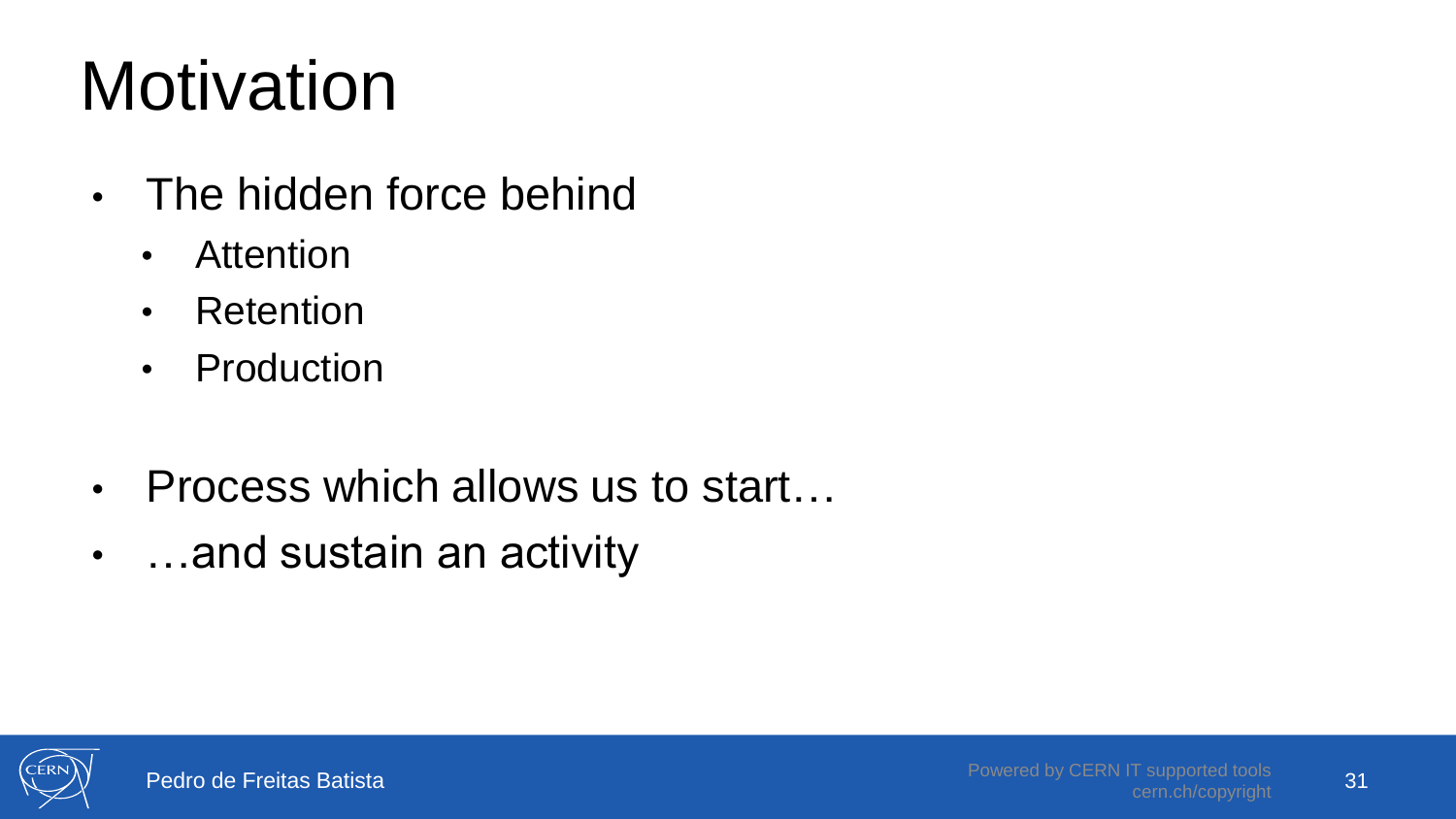## How to motivate?

- "Foot-in-the-door" technique
	- Candy Crush
	- World of warcraft
	- Etc.
- Simple-to-complex
	- Avoid drop-out

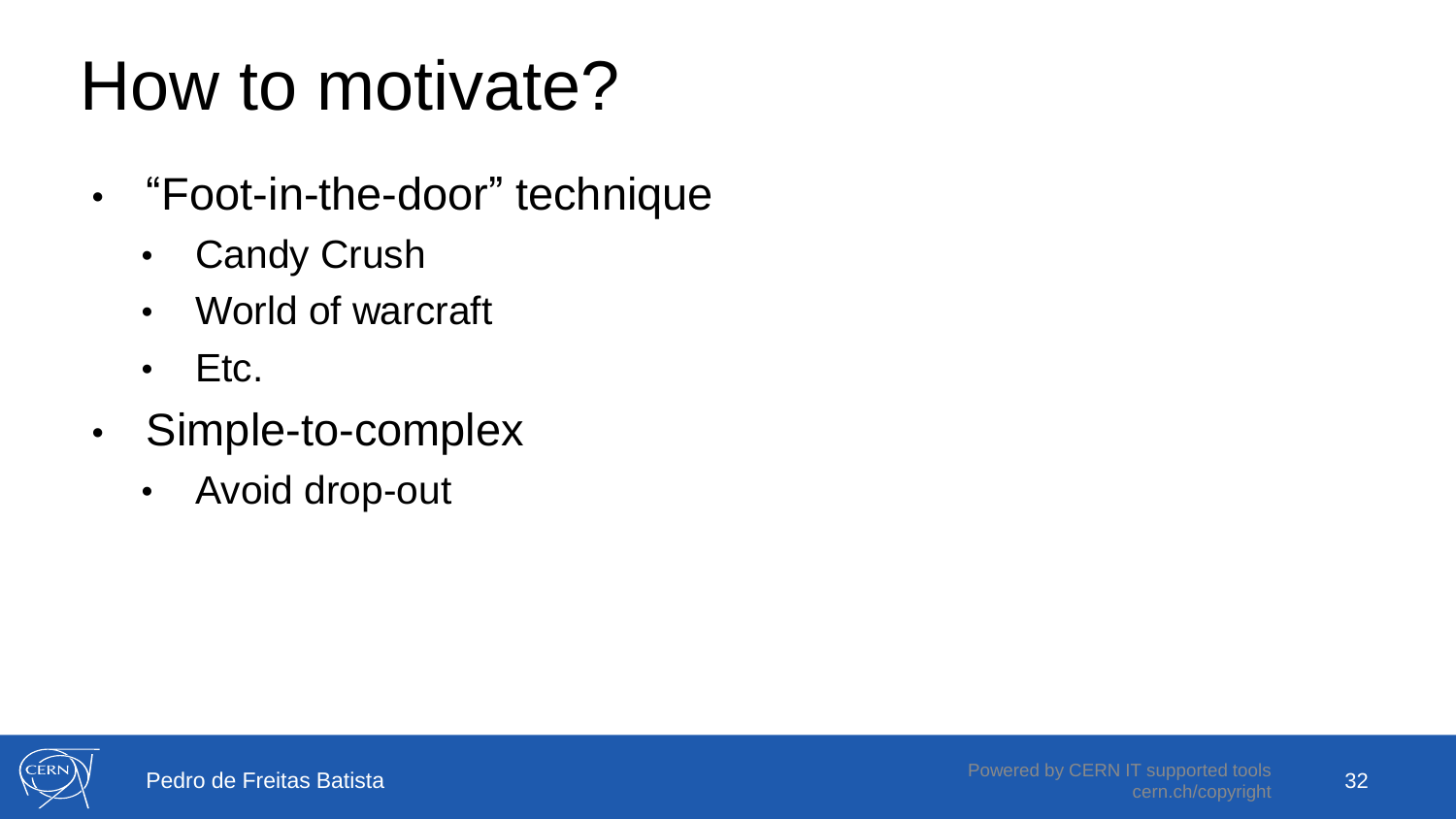1) Why use videos in Education Field?

2) When does it facilitates learning?

3) Learning process

4) Guidelines to do an educationnal video



33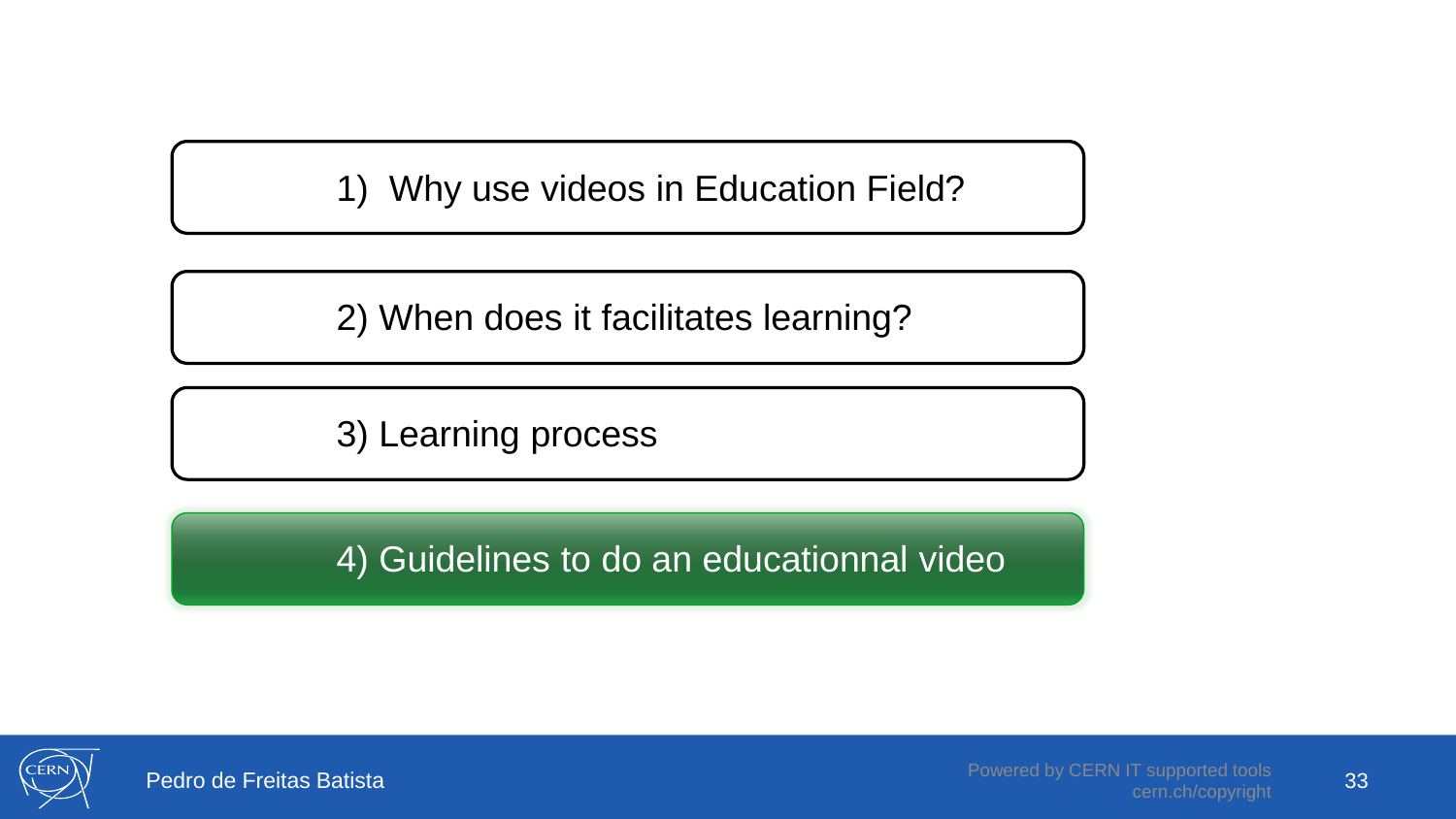### 1. Provide easy access

If we want a video to be watched, it need to be easy to find.

- Choose the title carefully
- Show a brief abstract or summary of the video could enhance its accessibility.



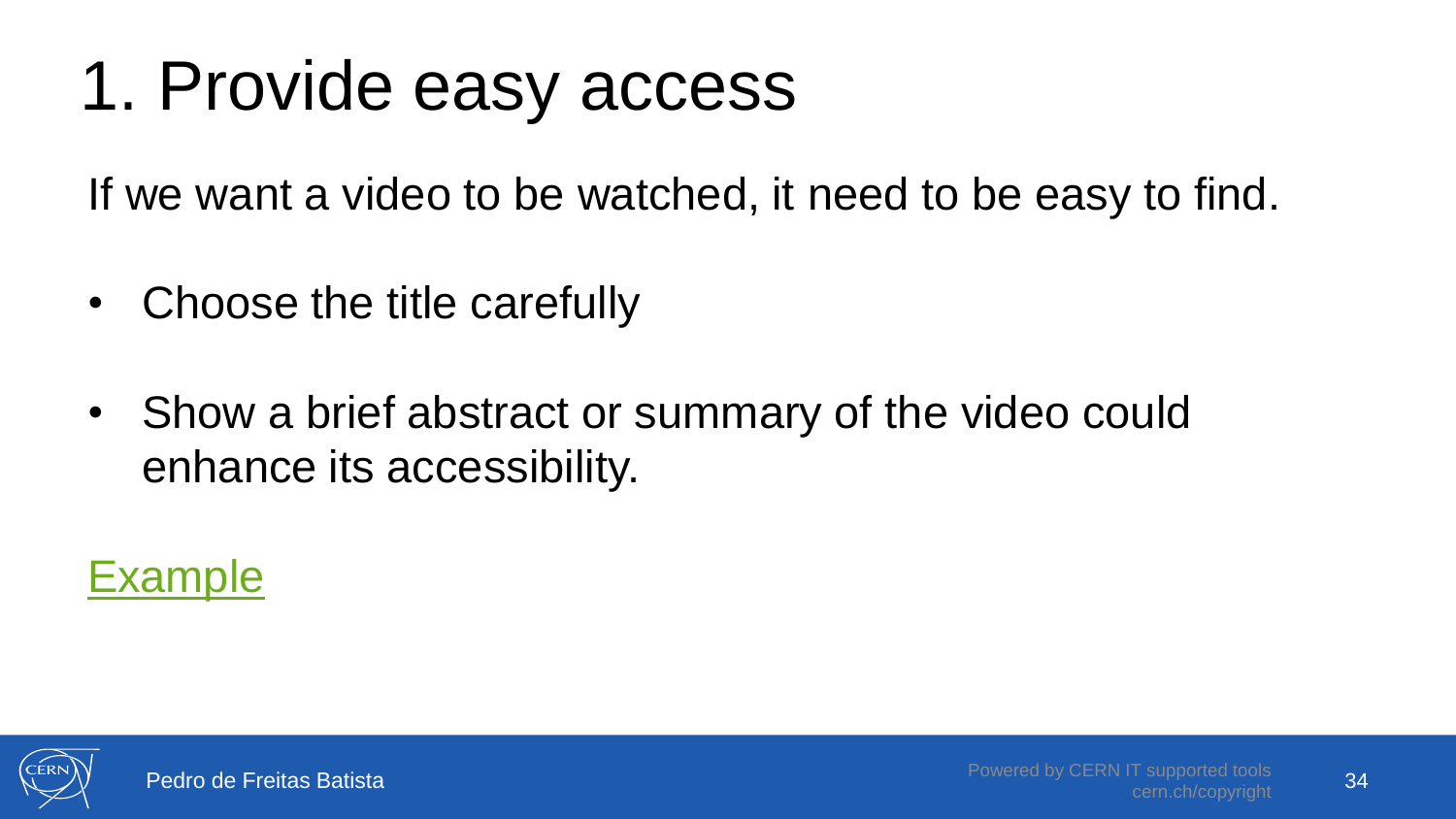# 2. Standardize your video

Executive Functions

- Capacities necessary to adapt to new situations, for which there is no ready-made solution
- Requires cognitive resources

Standardize a video release those resources for other tasks… as learning

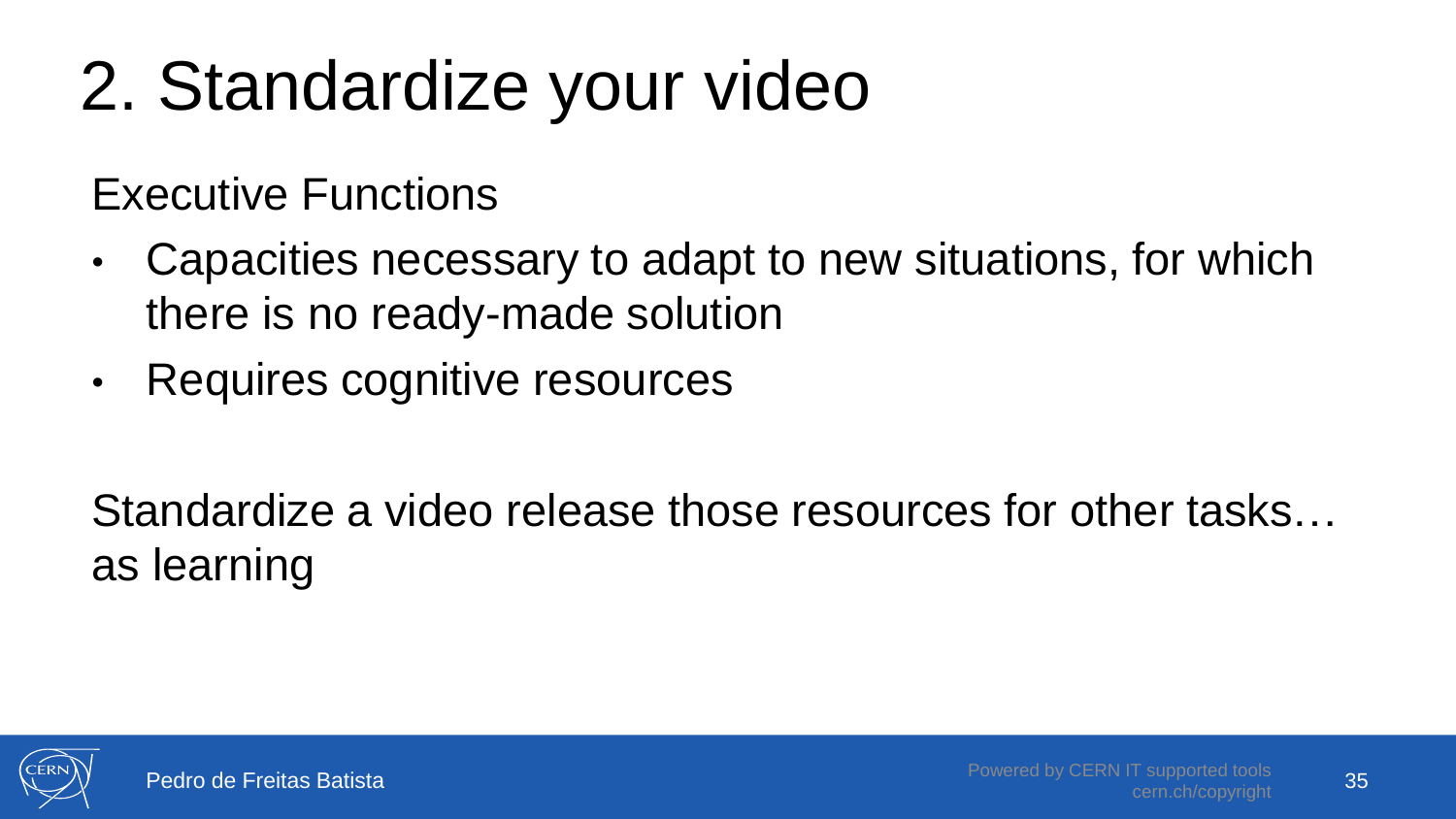# 2. Standardize your video

- If you're building an collection, you should build an model and use:
	- Same theme
	- Same structure
- Reduce cognitive load
- There's some [ISO Standards documentation for e-learning](https://cds.cern.ch/record/1977885?ln=en)

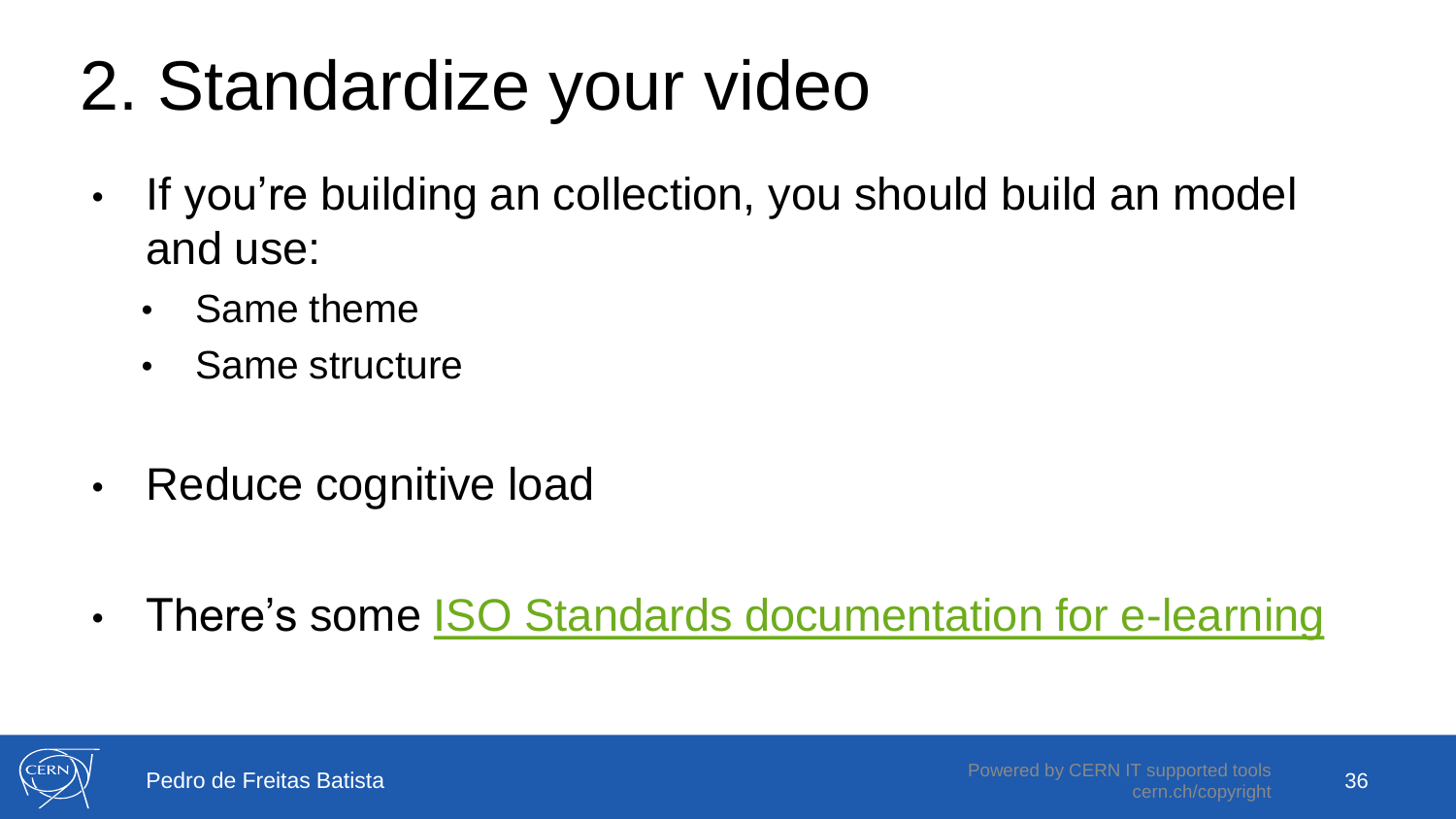#### Standardization – Example "C'est pas sorcier"

Fred sees things **Fred sees things Jamy explains them** 





#### C'est pas sorcier 1995

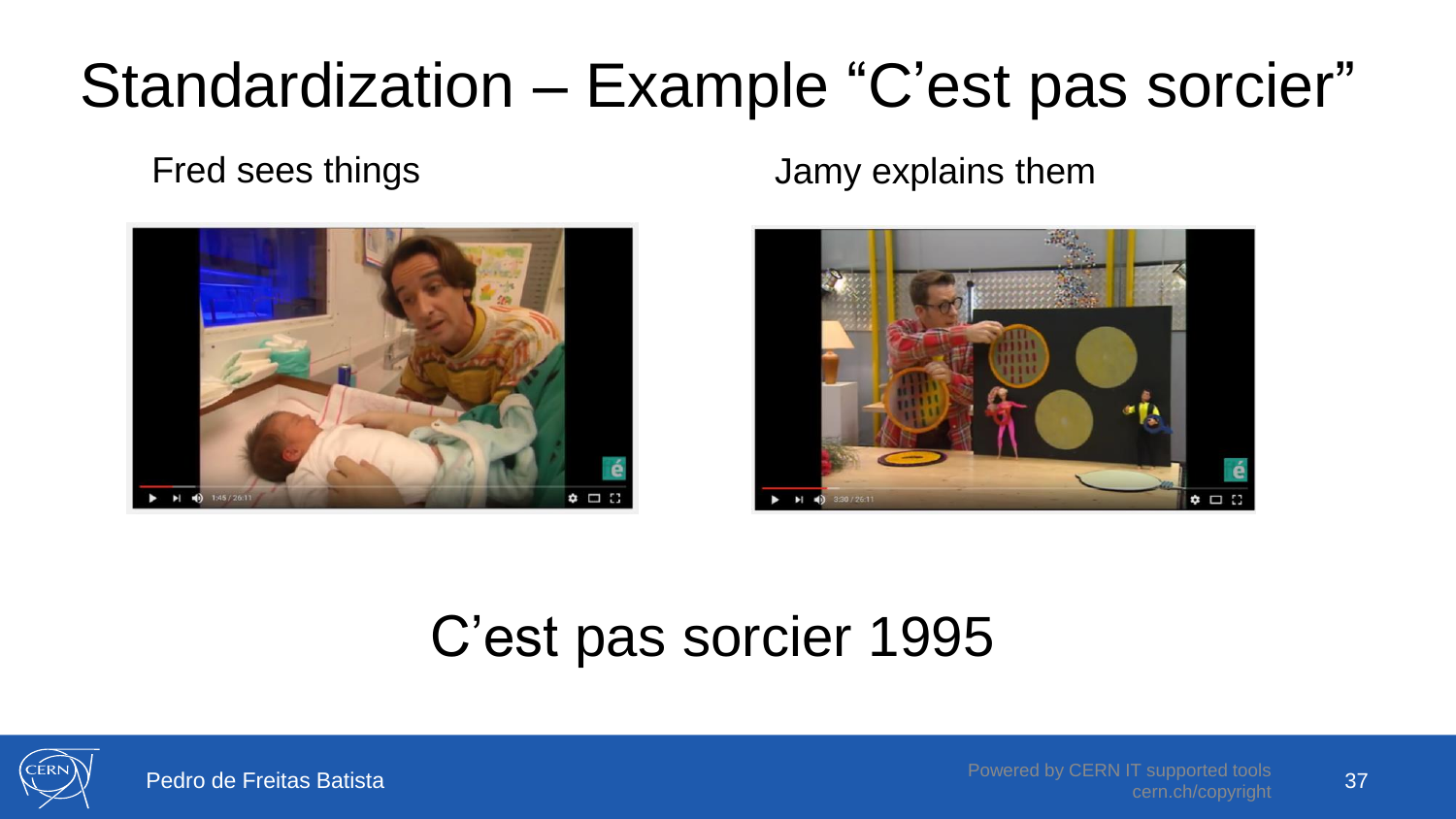#### Standardization – Example "C'est pas sorcier"



Fred sees things **Fred sees things Jamy explains them** 



#### C'est pas sorcier 2014

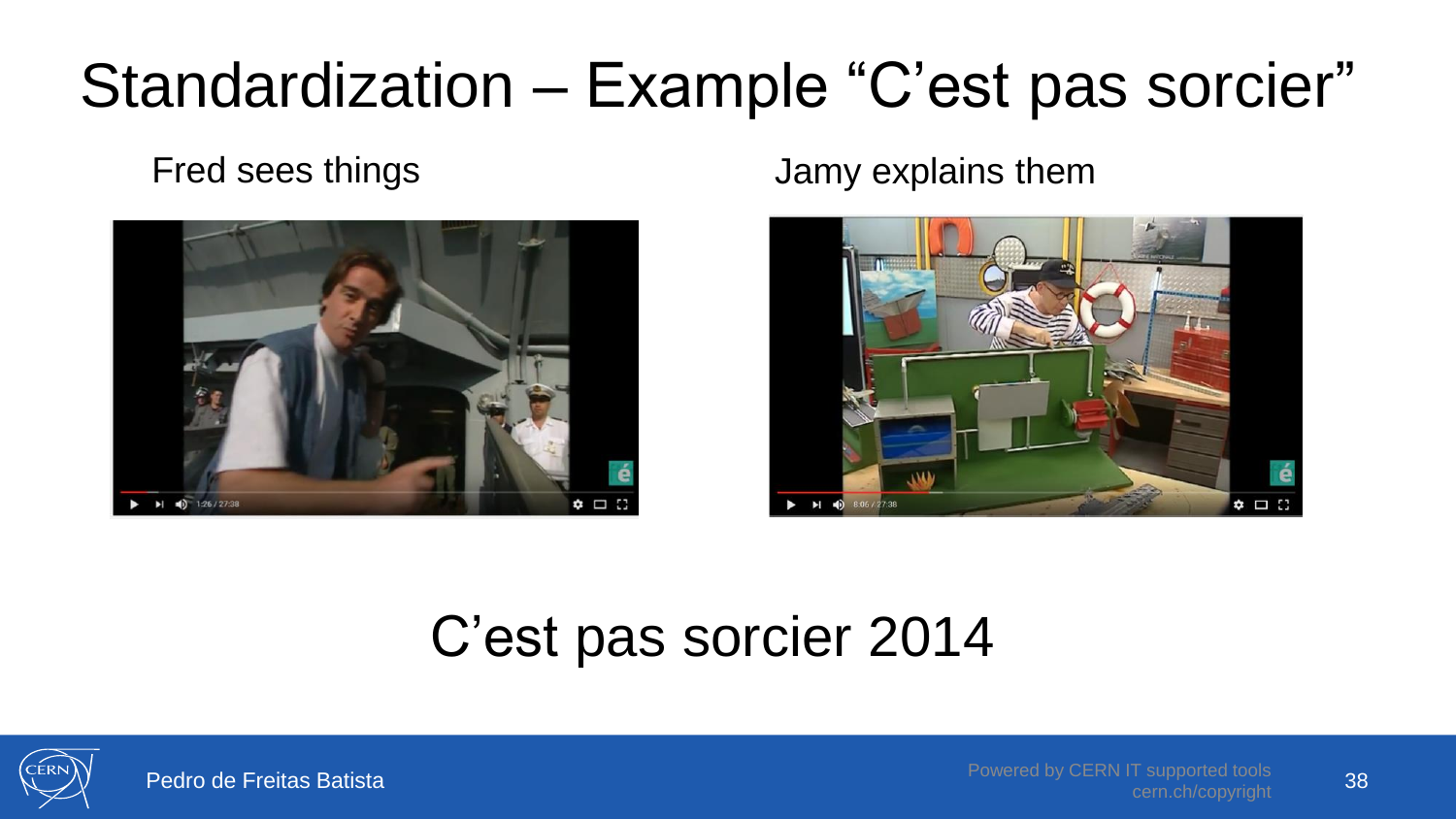# 3. Enable Functional Interactivity

- Enable User Control
	- User can control the pace of the video

# KDDOM

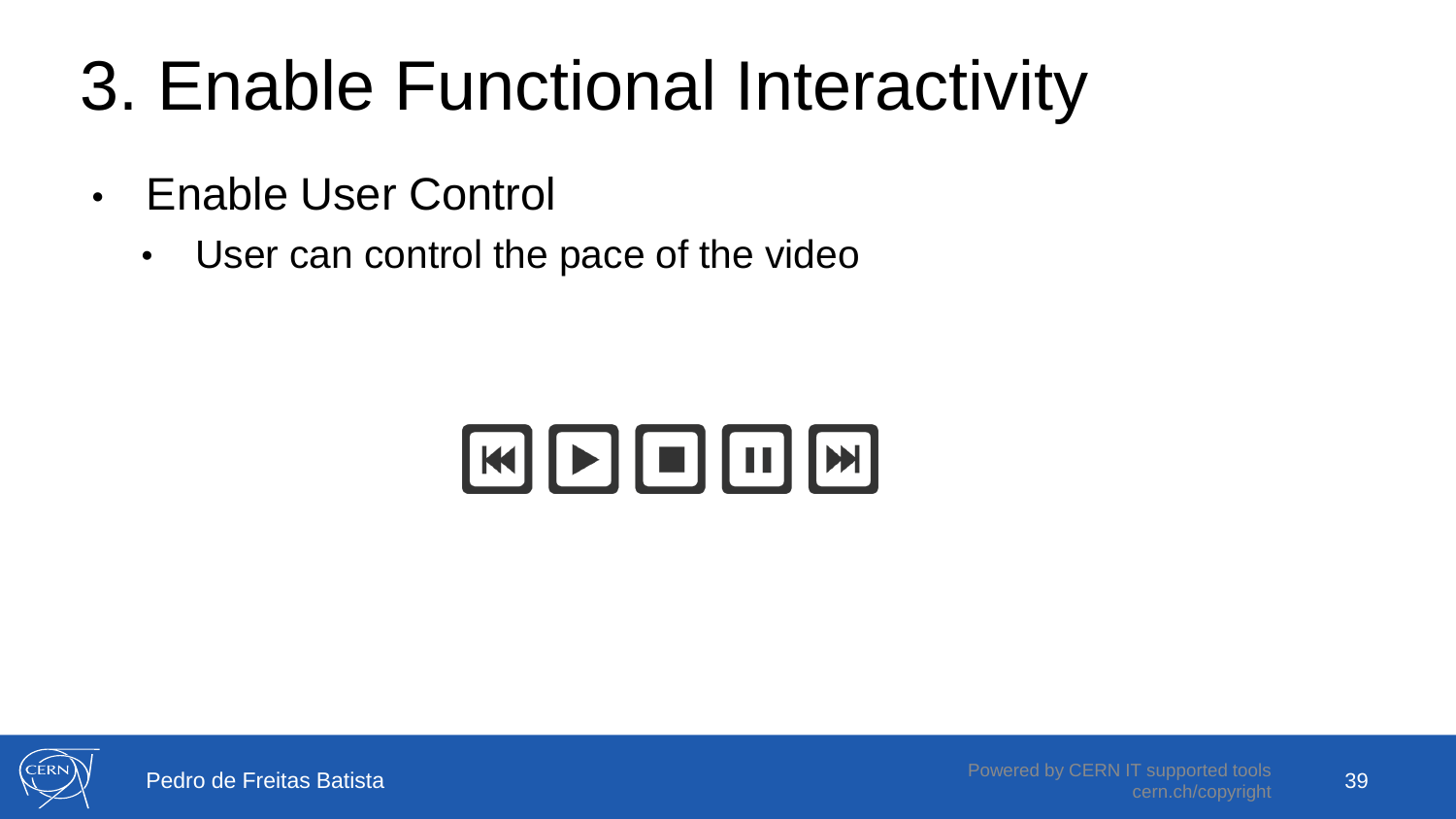# 4. Make Tasks Clear and Simple

- Describe an Action Sequence
- Use Highlighting to Signal Screen, Objects or Locations

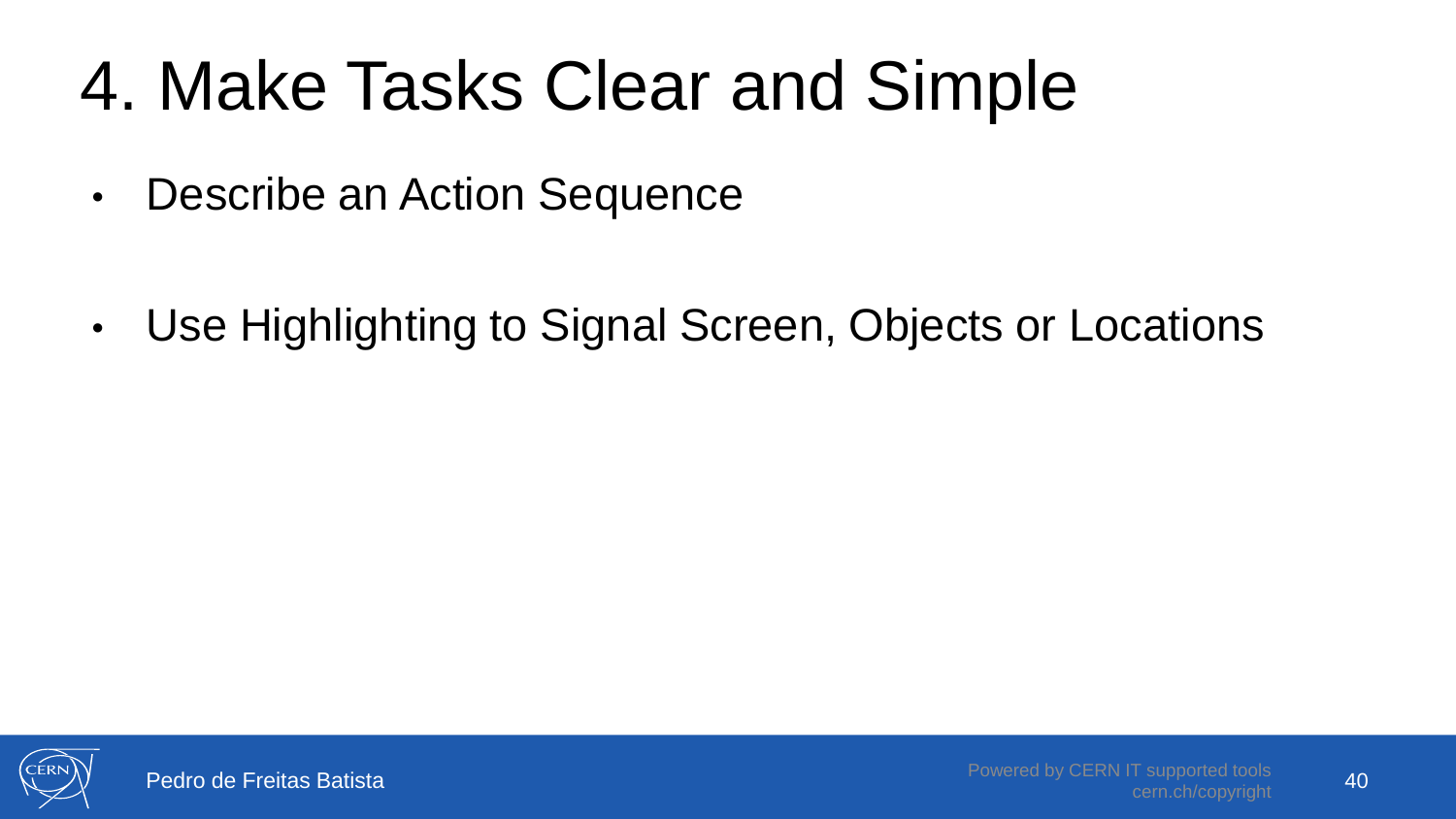## 5. Keep video short

• Negative link between video length and effectiveness

- Shorter videos are more engaging. Student engagement levels drop sharply after 6 minutes
- Don't hesitate to cut a theme into several videos

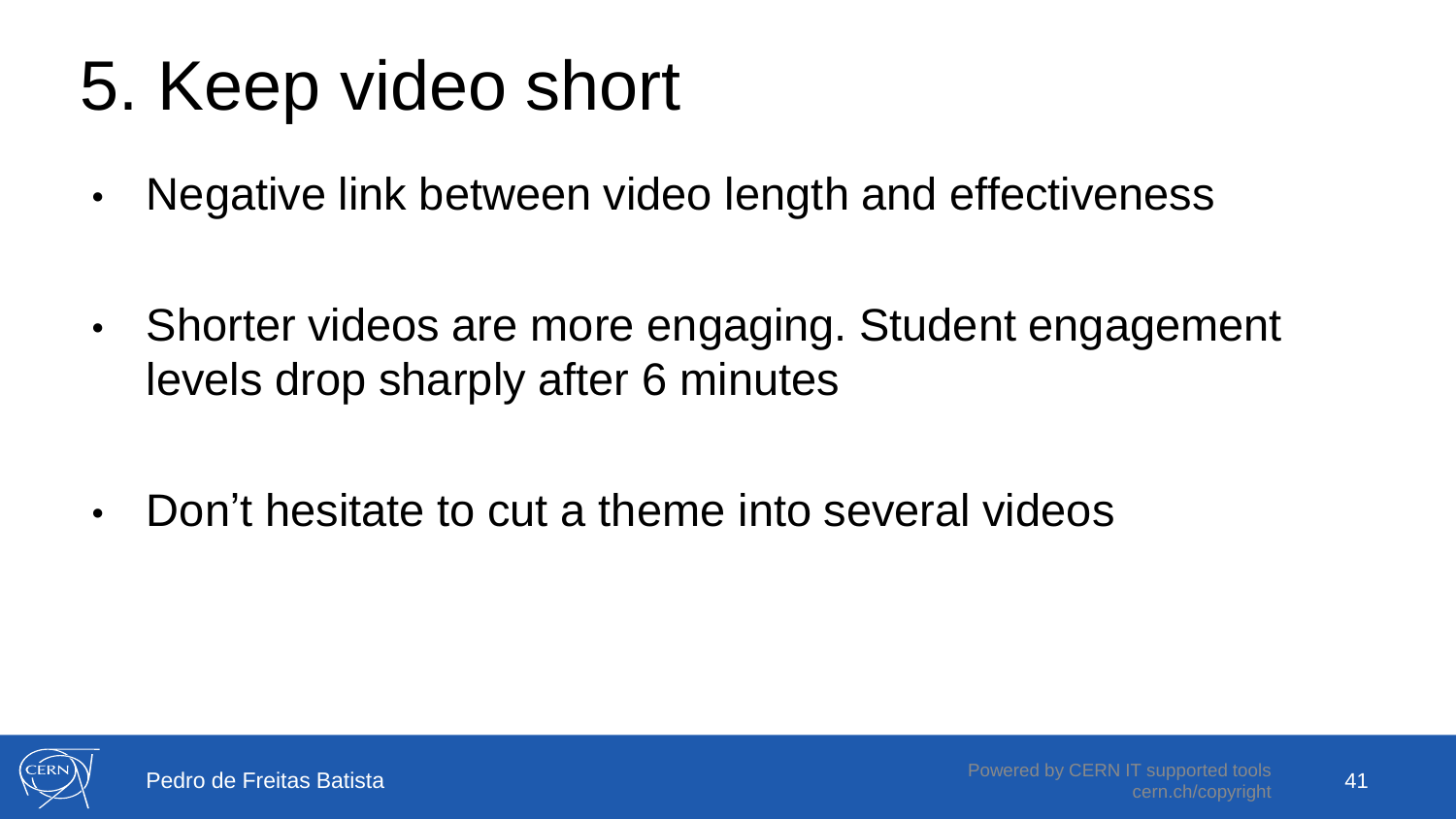## Optimal video length – self-report



`FRN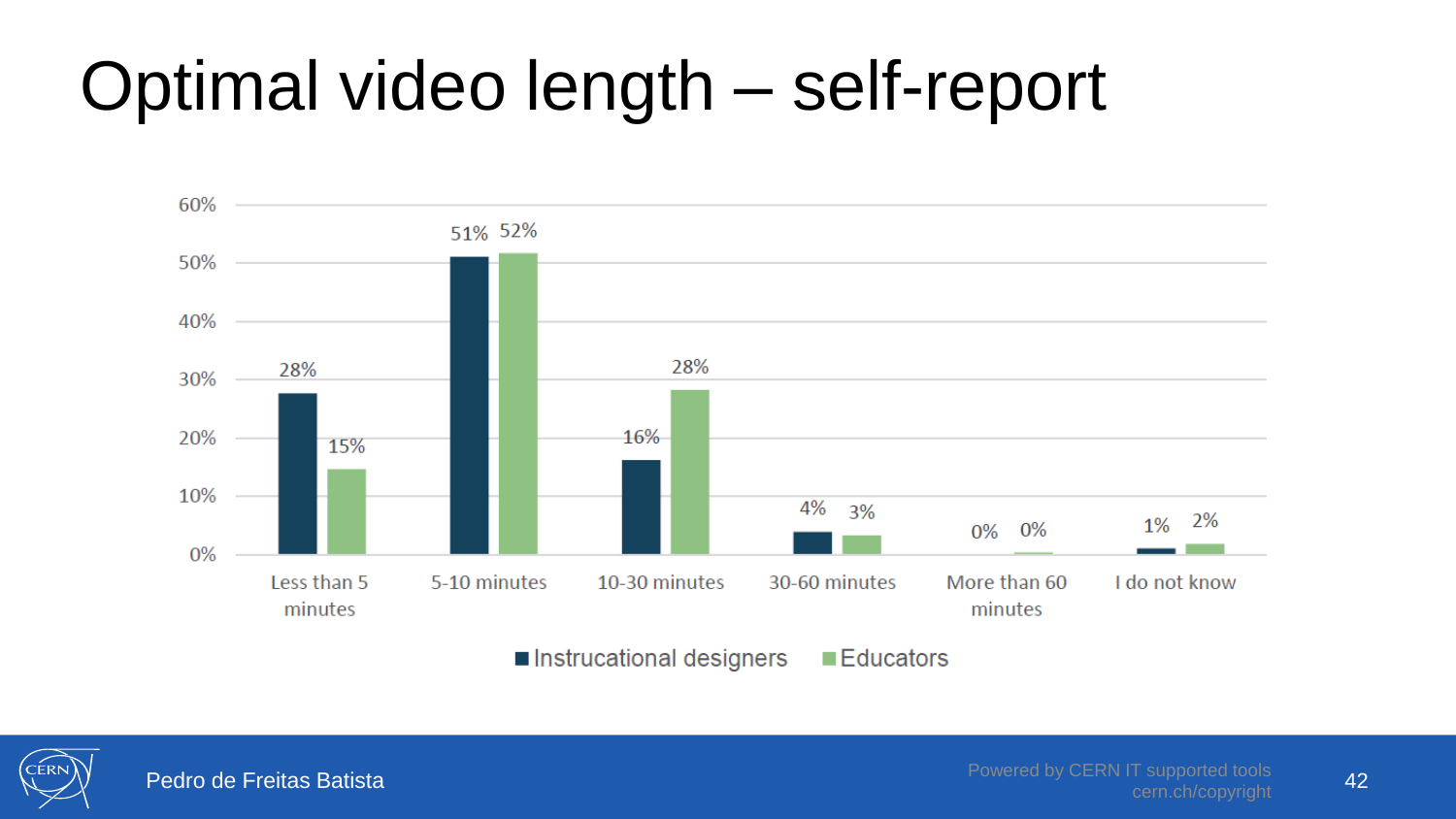## Optimal video length



Philip Guo, 2013

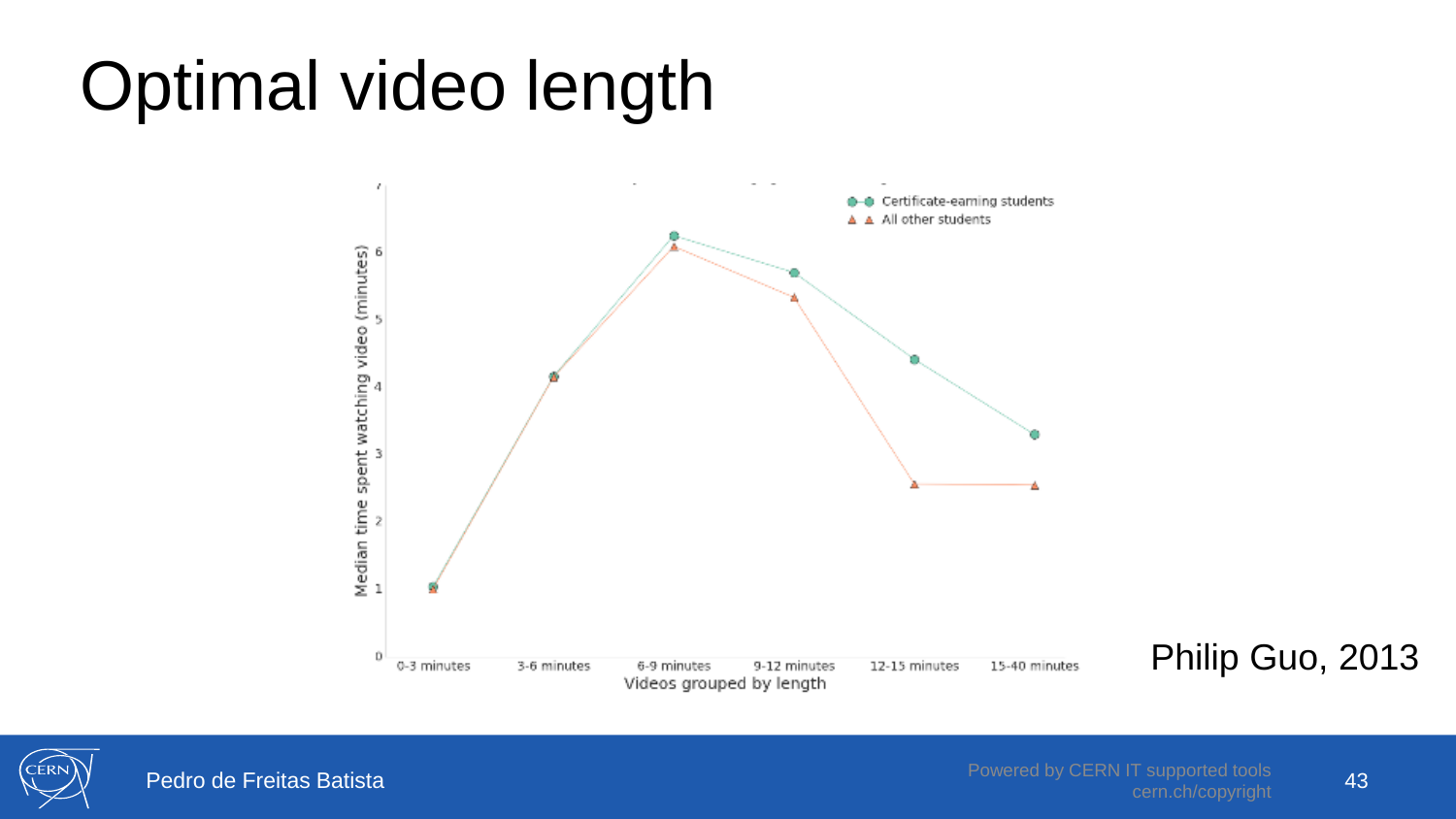# **Credits**

- Maria Dimou For this opportunity and for helping me prepare this lecture
- Alexandra Theubet For all the articles about videos
- Tullio (Cern Librarian) For ISO Standards
- Sebastien Waeger For making my lecture better and funnier

All the e-learning project group, I learned a lot during my internship here.

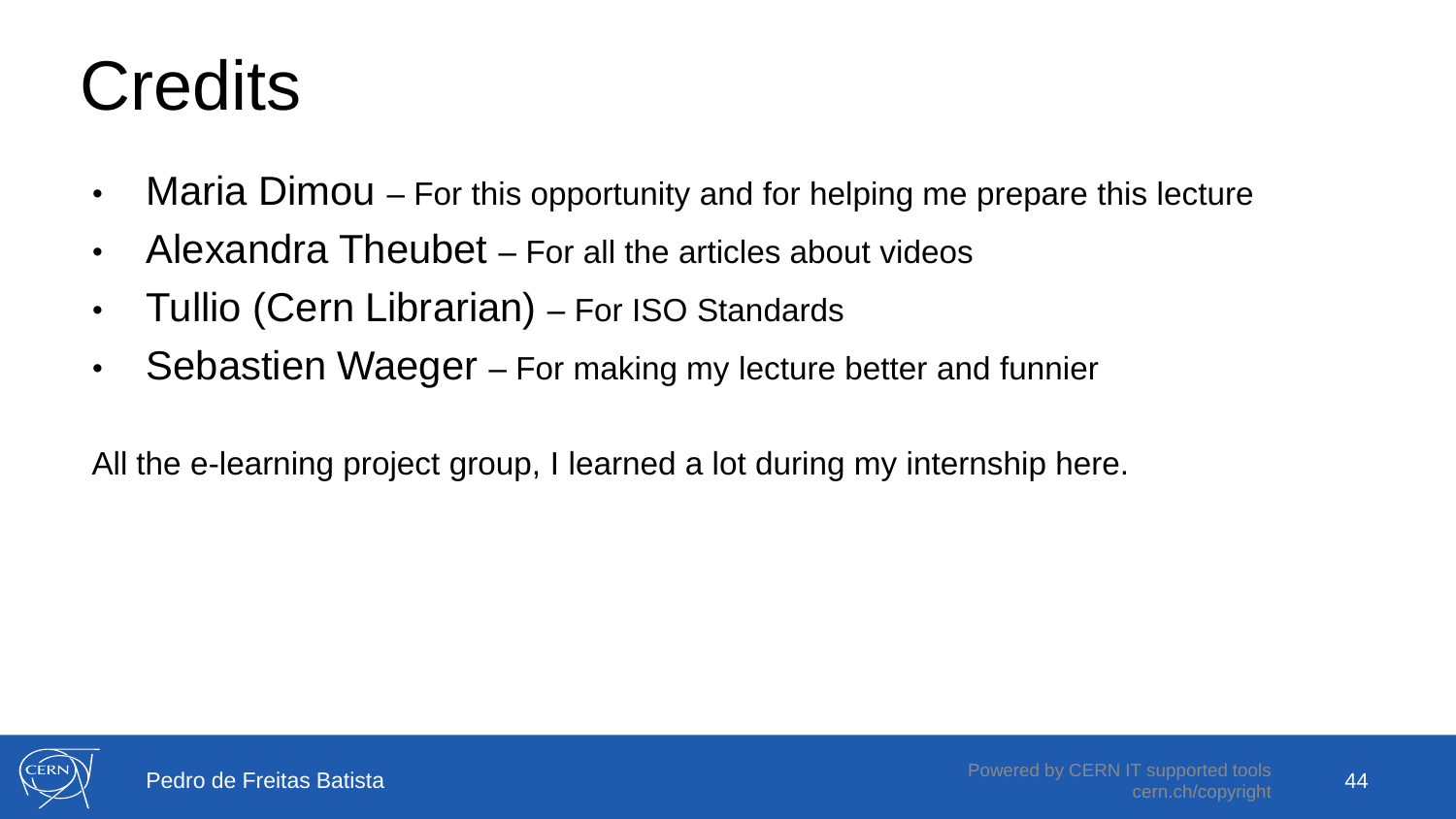# Bibliography

Anderson, J. R. (2010). Cognitive psychology and its implications (7th ed.). New York: Worth.

Bandura, A. (2002). Social foundations of thought and action. *The health psychology reader*, 94-106.

Clark, J. M., & Paivio, A. (1991). Dual coding theory and education. *Educational psychology review*, *3*(3), 149-210.

Ertelt, A. (2007). On-screen videos as an effective learning tool. The effect of instructional design variants and practice on learning achievements, retention, transfer, and motivation. (Doctoral dissertation), Albert-Ludwigs Universität Freiburg, Breisgau.

Guo, P. J. (2013, March). Online python tutor: embeddable web-based program visualization for cs education. In *Proceeding of the 44th ACM technical symposium on Computer science education* (pp. 579-584). ACM.

Moreno, R. (2007). Optimizing learning from animations by minimising cognitive load: Cognitive and affective consequences of signalling and segmentation methods. Applied Cognitive Psychology, 21,765-781.

Kaltura (2015) The State of video in Education 2015 – A Kaltura Report.

Bates, T. (2016). Teaching in a digital age. https://dspace.library.colostate.edu/bitstream/handle/11785/106/OTL\_BookId-221\_Teaching-in-a-Digital-Age-1441991869.pdf?sequence=1

Khan, S. (s. d.). Khan Academy. http://fr.khanacademy.org

Learning. (2017, janvier 25). In *Wikipedia*. https://en.wikipedia.org/w/index.php?title=Learning&oldid=761923052

Van der Meij, H., & Van der Meij, J. (2014). A comparison of paper-based and video tutorials for software learning. *Computers & Education*, *78*, 150-159. <https://doi.org/10.1016/j.compedu.2014.06.003>

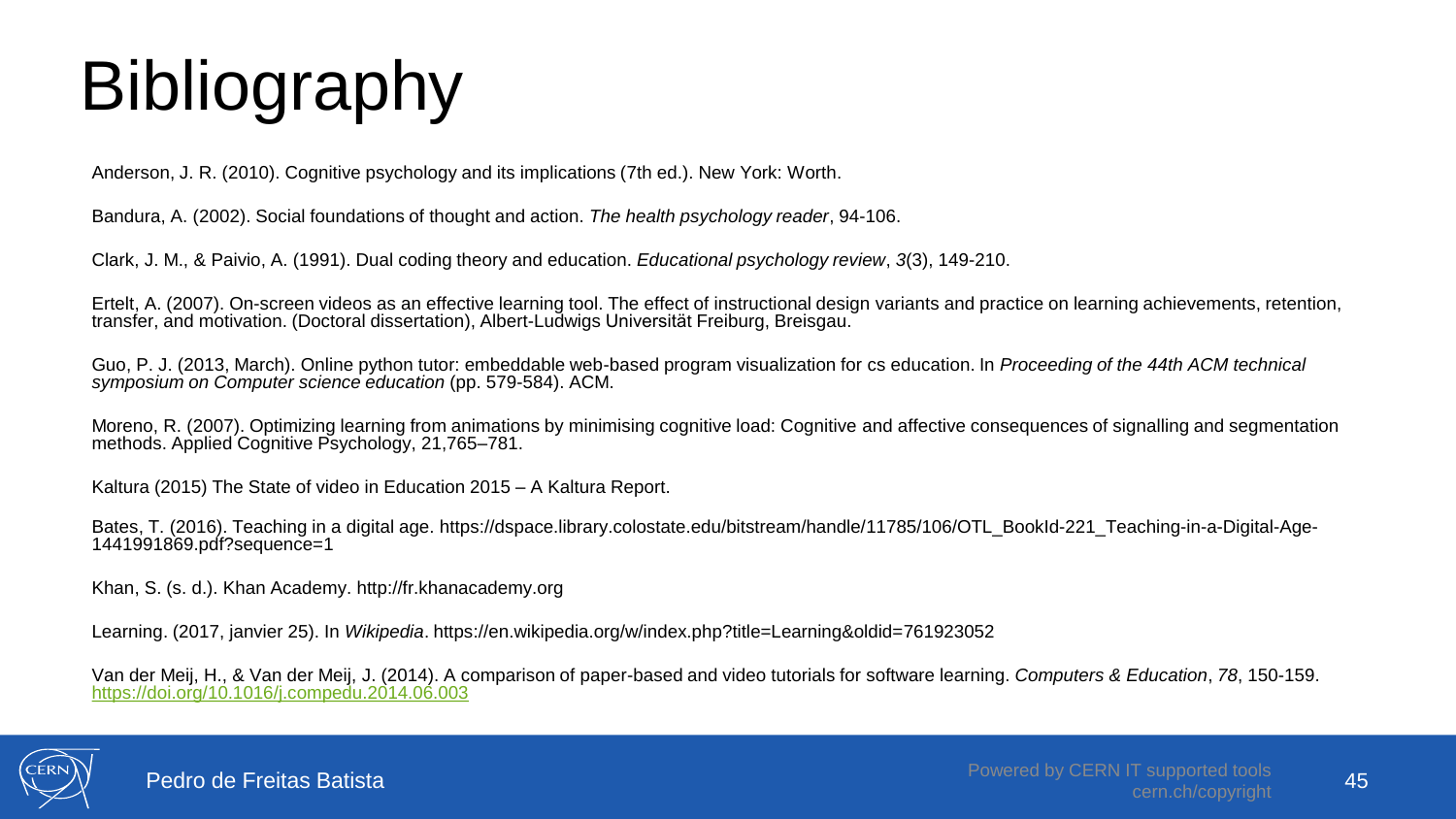#### Thank you